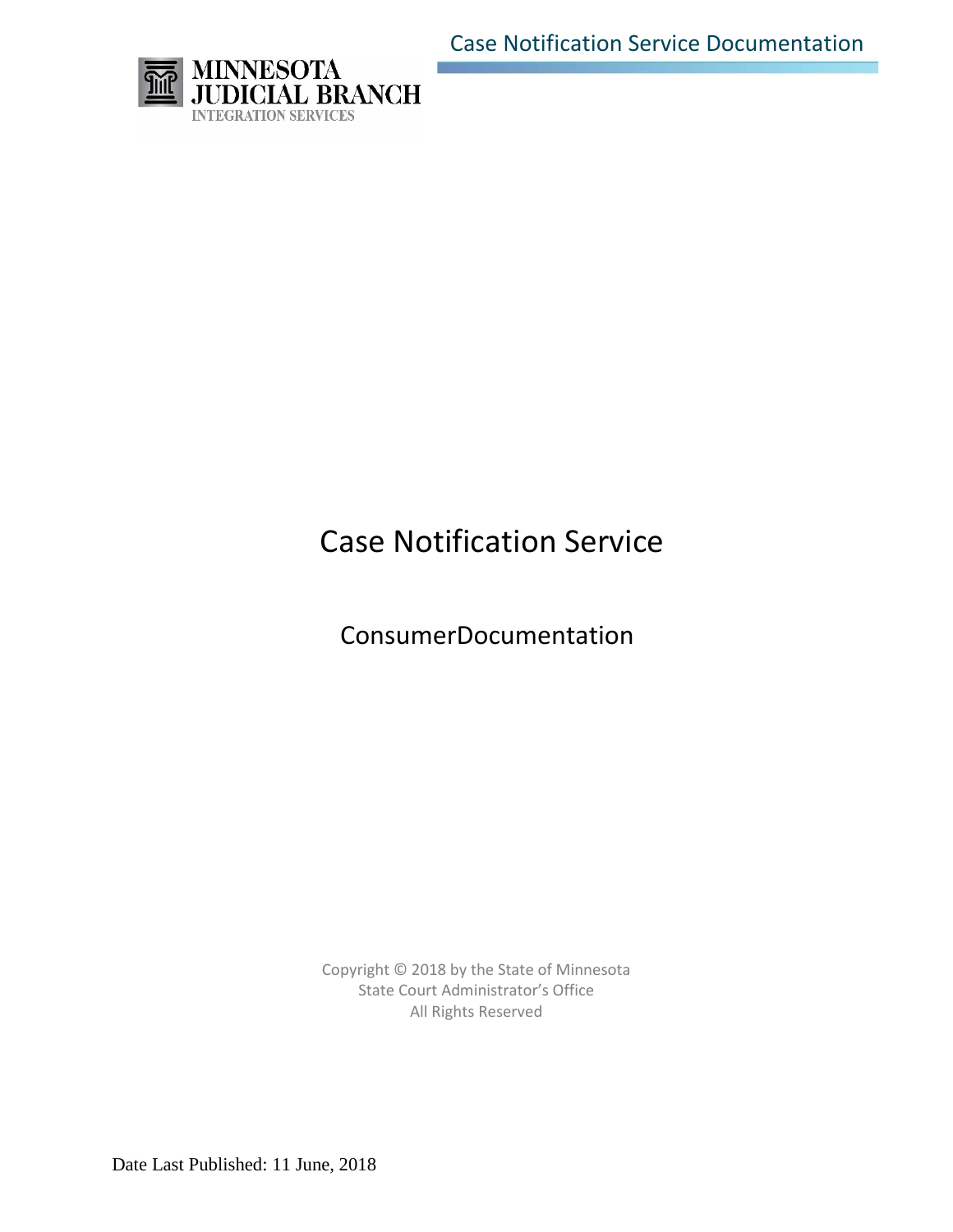# Contents

| 1. |                            |                                                               |  |
|----|----------------------------|---------------------------------------------------------------|--|
| 2. |                            |                                                               |  |
| 3. |                            | ${\bf Messages.}\label{prop:2} {\bf Messages.}\label{prop:3}$ |  |
|    | 3.1.1.                     |                                                               |  |
|    | 3.1.2.                     |                                                               |  |
|    | 3.1.2.1.                   |                                                               |  |
|    | 3.1.2.2.                   |                                                               |  |
|    |                            |                                                               |  |
|    |                            |                                                               |  |
|    |                            |                                                               |  |
|    |                            |                                                               |  |
|    |                            |                                                               |  |
|    |                            |                                                               |  |
|    |                            |                                                               |  |
|    |                            |                                                               |  |
|    |                            |                                                               |  |
|    | 3.1.2.2.10.                |                                                               |  |
|    | 3.1.2.2.11.                |                                                               |  |
|    | 3.1.2.2.12.                |                                                               |  |
|    | 3.1.2.2.13.                |                                                               |  |
|    | 3.1.2.2.14.                |                                                               |  |
|    | $3.1.2.2.15$ .             |                                                               |  |
|    | 3.1.2.2.16.                |                                                               |  |
|    | 3.1.2.2.17.                |                                                               |  |
|    | 3.1.2.2.18.                |                                                               |  |
|    | 3.1.2.2.19.<br>3.1.2.2.20. |                                                               |  |
|    | 3.1.2.2.21.                |                                                               |  |
|    | 3.1.2.2.22.                |                                                               |  |
|    |                            |                                                               |  |
| 4. |                            |                                                               |  |
|    | 4.2.1.                     |                                                               |  |
|    | 4.2.2.                     |                                                               |  |
|    | 4.2.2.1.                   |                                                               |  |
|    | 4.2.2.2.                   |                                                               |  |
|    | 4.2.2.3.                   |                                                               |  |
|    | 4.2.2.4.                   |                                                               |  |
|    | 4.2.3.                     |                                                               |  |
| 5. |                            |                                                               |  |
| 6. |                            |                                                               |  |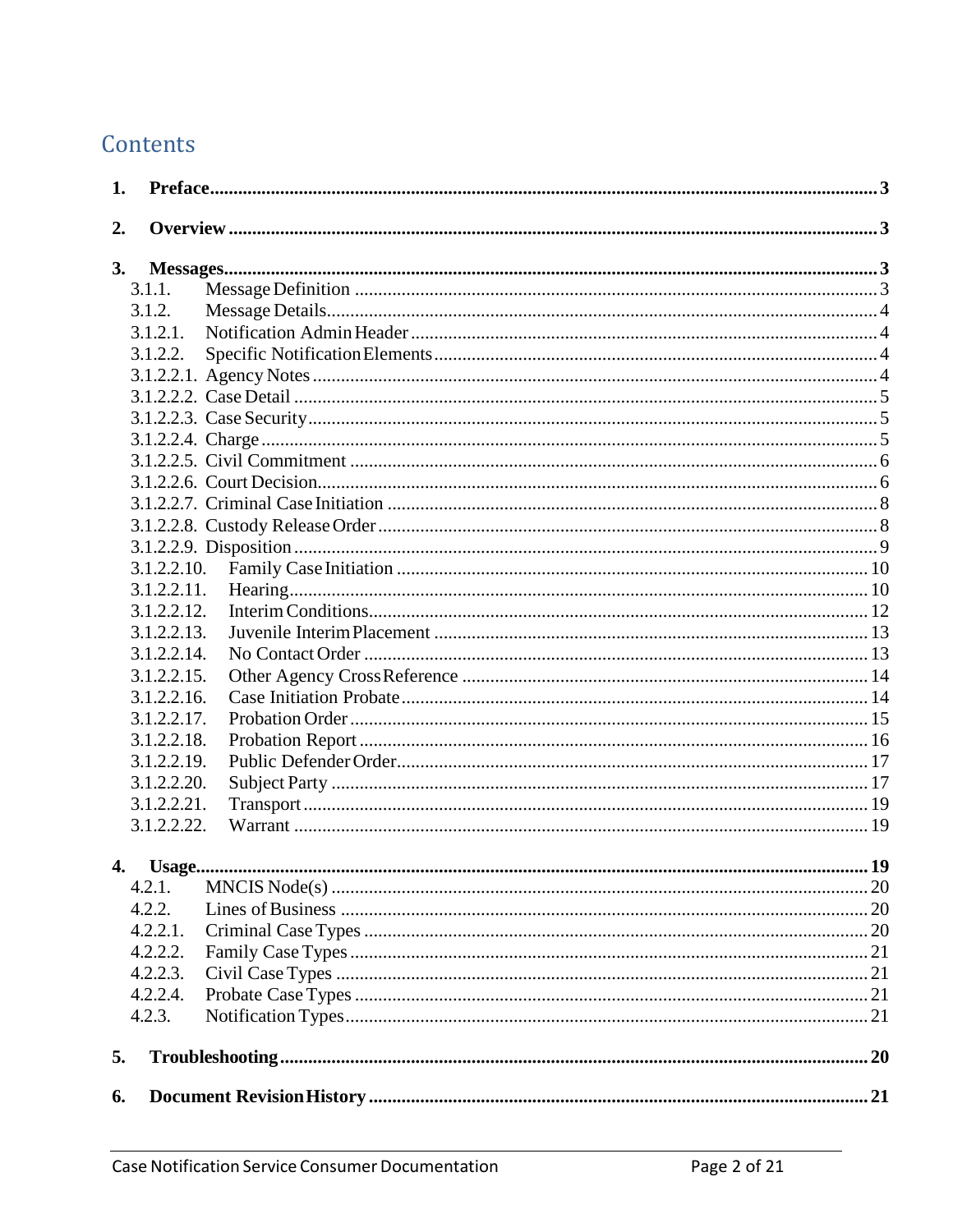# <span id="page-2-0"></span>**1. Preface**

This document describes the Integration Services Case Notification service. It provides information about the purpose of this service and details on its set of output messages. This document contains both general and technical information. Another document,Notification Services Fast Facts, provides a higher level summary of the available notification services.

See the document Integration Services Technical Overview for additional information on how to use Integration Services.

# <span id="page-2-1"></span>**2. Overview**

Case Notification messages are a general mechanism for business partners of the courts to have data delivered to their applications when specific events occur that affect MNCIS court cases. Case notification messages are not official court documents. A notification message will inform interested business partners that something has transpired that is considered a "checkpoint" in the processing of a court case. Each case notification message has a pre-defined list of events and content that will trigger its publication.

Case notification messages are meant to transmit data between two computer systems. Any user interaction, or processing, that needsto happen with the data after it is transmitted, such as screens, reports or email messages will need to be developed by those responsible for the receiving system.

The Case Notification service is just one of the services in the Court Integration Service Catalog. Refer to the Court Integration Services website for a complete list of available services.

# <span id="page-2-2"></span>**3. Messages**

Case Notification messages use the SOAP message structure. See the Integration Services Technical Overview document for more information on the general format for Integration Services messages.

The CaseNotification schema defines the message formats that make up the body of messages used by this service. Please refer to the Integration Services website to identify which version of this schema is current for this service. Please refer to the schema for the most up to date structure for these messages.

# *3.1. Notification Message*

# **3.1.1. MessageDefinition**

<span id="page-2-3"></span>

| Push SOAP Action:                                                                    | http://www.courts.state.mn.us/IS/02/CaseNotification         |  |  |
|--------------------------------------------------------------------------------------|--------------------------------------------------------------|--|--|
| Pull SOAP Action:                                                                    | http://www.courts.state.mn.us/IS/02/PullHeldCaseNotification |  |  |
| Release SOAP Action: http://www.courts.state.mn.us/IS/02/ReleaseHeldCaseNotification |                                                              |  |  |
| Schema:                                                                              | CaseNotification                                             |  |  |
| Root Element:                                                                        | CaseNotification                                             |  |  |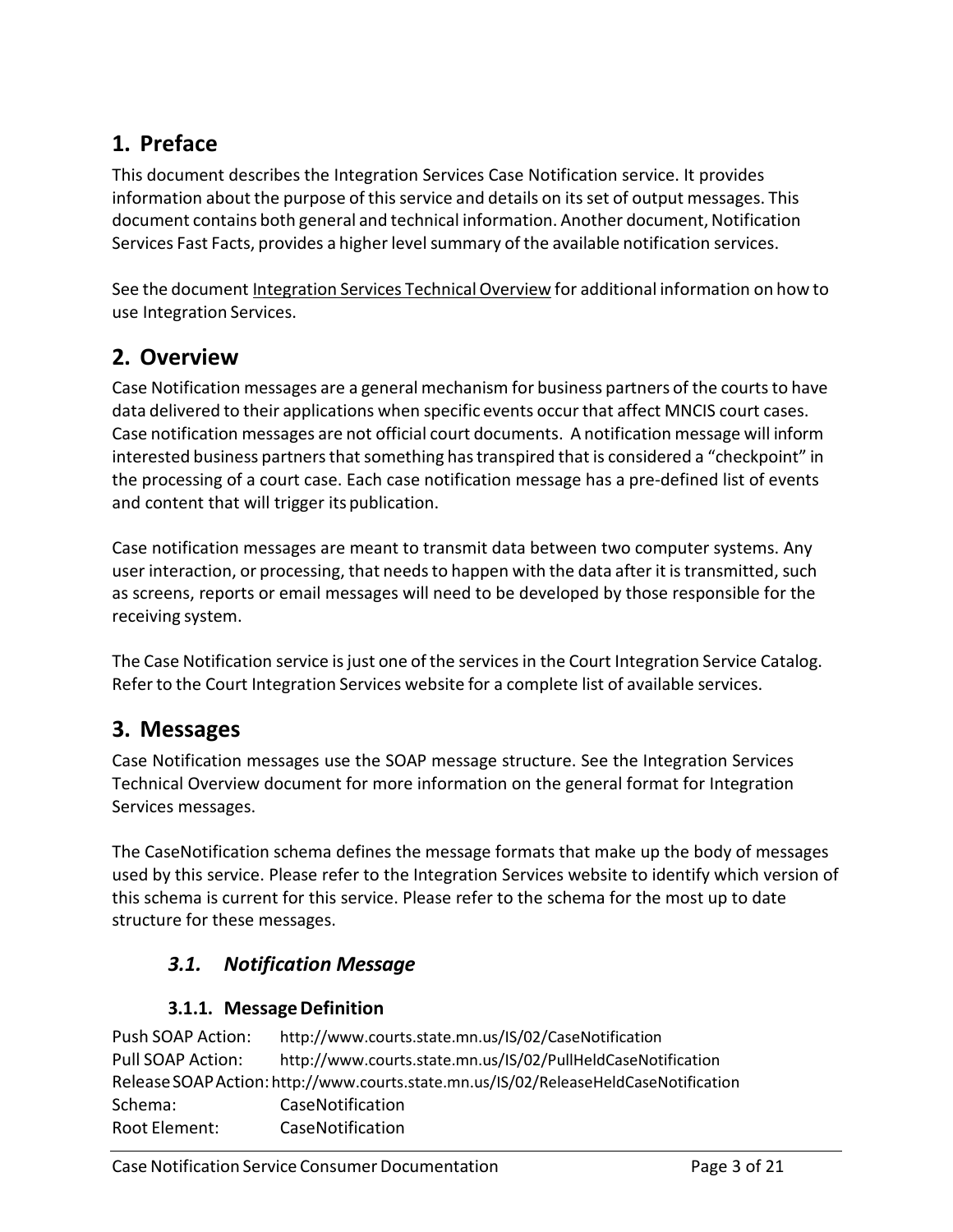# **3.1.2. MessageDetails**

<span id="page-3-0"></span>A Case Notification message is made up of 2 main components. The first is an element named NotificationAdminHeader which isthe same for all notification messagesregardless of type or triggering event. It can be used for filtering and routing messages. The 2<sup>nd</sup> is the set of one or more specific notification elements that corresponds to the triggering events. A specific notification element contains information on the event that triggered the message, and on the entity that was affected by the event. One Case Notification can contain more than one of these specific notification elements, including more than one of the same kind or of different kinds. The combinations that are possible depend on the update transactions that are available in MNCIS and may vary over time without any changes being made to the schema.

### **3.1.2.1. Notification AdminHeader**

<span id="page-3-1"></span>The element NotificationAdminHeader contains many data itemsthat can be used to filter and route messages. These include the following:

- Court File Number
- County Number
- Court Location
- Case Type
- Case Title
- Confidential, Sealed and Restricted case indicators
- Identifying information for the parties on the case
- Associated agency ORI and control number values, Community of Offense and Citation Numbers for criminal cases
- Other agency identifiersassociated with the MNCIS case

#### **3.1.2.2. Specific NotificationElements**

<span id="page-3-2"></span>Specific notification elements have a common structure. They all have a name that represents the type of notification, the date and time that the notification was triggered, one or more notification events that represent the triggering event that caused the message to be published and another element that represents the entity that was affected by the event.

#### **3.1.2.2.1. Agency Notes**

<span id="page-3-3"></span>Element Name: AgencyNotesNotification

This message is produced when certain case event(s) are added, modified or deleted. The Agency Note provides an informal means of communication between the court and their partner agencies. Agency Note notifications include party and charge data, as well as future hearing dates.

| <b>Triggering Events</b> | <b>Additional Information</b>                                             |
|--------------------------|---------------------------------------------------------------------------|
| AgencyNoteAdded          | An agency note event is added.                                            |
| AgencyNoteDeleted        | An agency note event is deleted due to a clerical error.                  |
| AgencyNoteModified       | An agency note event is modified due to a court action or court<br>order. |
| AgencyNoteUnDeleted      | An agency note that was previously deleted is restored.                   |

Case Notification Service Consumer Documentation **Page 4 of 21**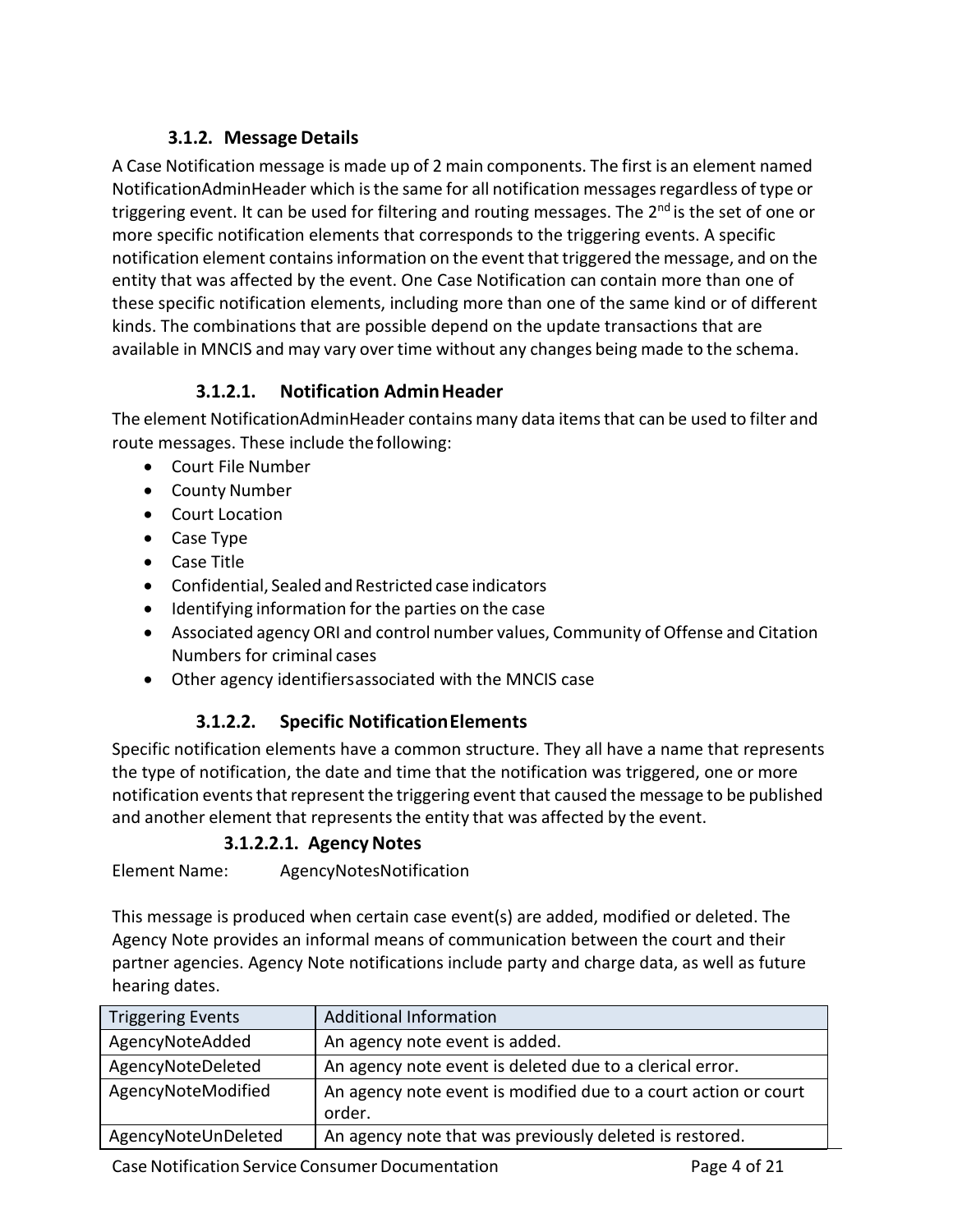# **3.1.2.2.2. CaseDetail**

#### <span id="page-4-0"></span>Element Name: CaseDetailNotification

This message is produced when elements of a base court case are added, modified or deleted. CourtCaseHeaderGroup is the container for the details of the base case record. It includes such elements as the court case number, title, and details such as the court and judge who is assigned to the case.

| <b>Triggering Events</b> | <b>Additional Information</b>                                                                                                                                                           |
|--------------------------|-----------------------------------------------------------------------------------------------------------------------------------------------------------------------------------------|
| CaseReassigned           | A case is reassigned to a different judge or to a different court.                                                                                                                      |
| CaseAssignmentModified   | A judge is assigned to the case where there was no judge<br>assigned before or details of the current assignment are<br>modified.                                                       |
| CaseNumberModified       | A change is made to the case number due to reassignment to a<br>different court or clerical error. The prior court case number will<br>be included to show the value before the change. |
| CaseTitleModified        | A modification is made to the case title due to additional<br>information added or clerical error.                                                                                      |
| CaseFlagAdded            | A case flag is added. In MNCIS, a case flag captures additional<br>information on the case such as an interpreter is required or<br>fingerprints are needed.                            |
| CaseFlagModified         | A case flag is modified by adding or editing the comment related<br>to the case flag.                                                                                                   |
| CaseFlagDeleted          | A case flag is deleted because it is no longer applicable or was<br>entered in error.                                                                                                   |

#### **3.1.2.2.3. Case Security**

<span id="page-4-1"></span>Element Name: CaseSecurityNotification

This message is produced when there are changes to the security state of cases. Security on a case may change at different times in the life cycle of a court case. These changes include when a court case is deleted due to a data entry error, expunged or sealed due to a court order, or when a case that was previously non-confidential ismade confidential.

| <b>Triggering Events</b> | <b>Additional Information</b>                                            |
|--------------------------|--------------------------------------------------------------------------|
| CaseExpunged             | A court case is expunged due to a court order.                           |
| CaseDeleted              | A court case is deleted due to a clerical error.                         |
| CaseSealed               | A case that was previously not sealed is now marked as sealed.           |
| CaseMadeConfidential     | A case that was previously non-confidential is now made<br>confidential. |

# **3.1.2.2.4. Charge**

<span id="page-4-2"></span>Element Name: ChargeNotification

Case Notification Service Consumer Documentation **Page 5 of 21**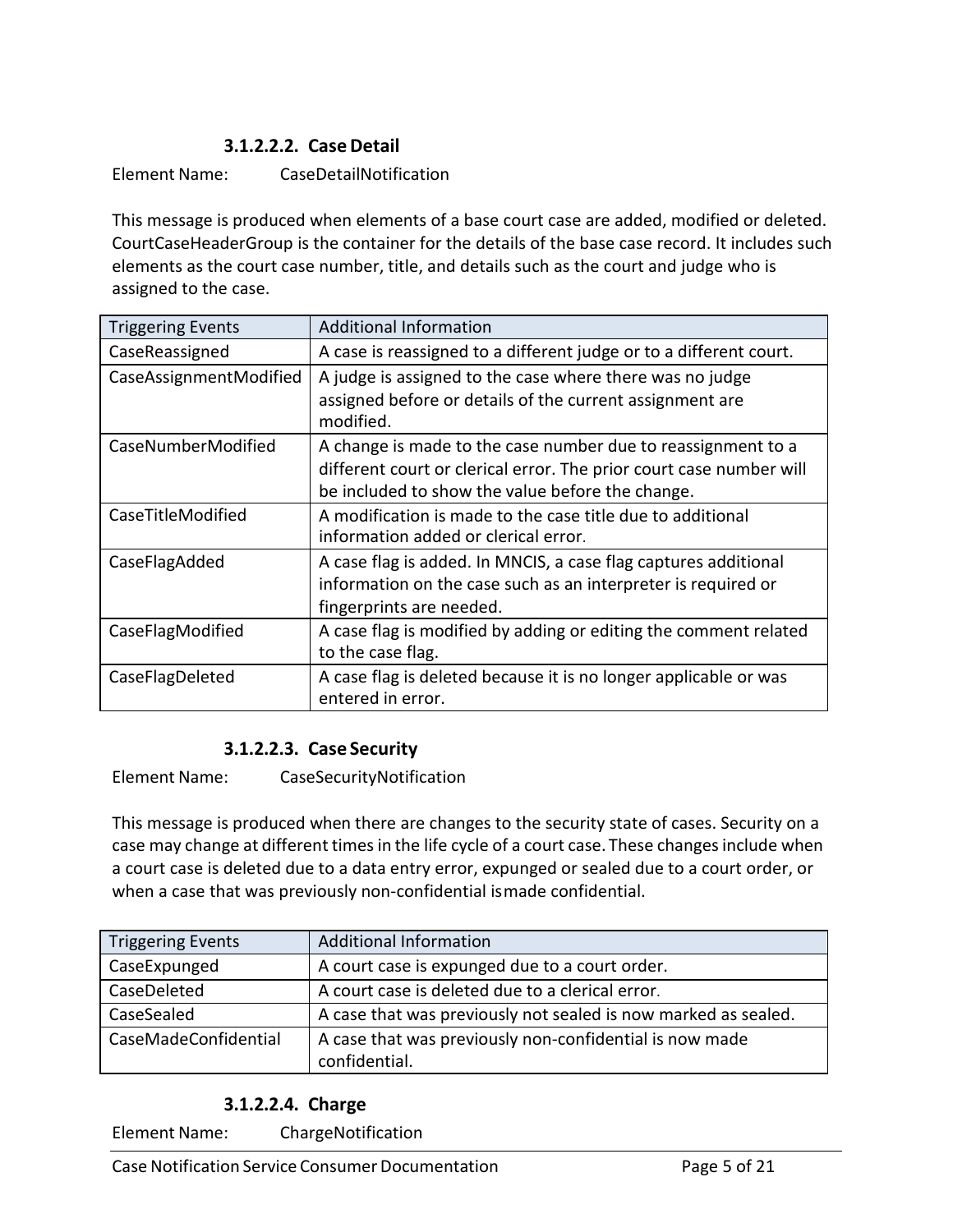This message is produced when processing is completed on charges on adult criminal and juvenile cases prior to disposition. The processing includes adding charges (after initiation), modifying charges, amending charges, adding, amending or deleting pleas, and deleting charges. Options are available for configuring charge notifications to also include the history of charges on a case.

| <b>Triggering Events</b> | <b>Additional Information</b>                                                                                                   |
|--------------------------|---------------------------------------------------------------------------------------------------------------------------------|
| ChargeFiled              | A new charge is added to the case after the case has been<br>initiated.                                                         |
| ChargeAmended            | A charge has been amended due to a court action or court order.                                                                 |
| ChargeModified           | A clerical error has been fixed.                                                                                                |
| ChargeDeleted            | A non-disposed charge has been deleted.                                                                                         |
| PleaAdded                | A plea has been added on a charge.                                                                                              |
| PleaAmended              | A plea has been amended due to a court action or court order.                                                                   |
| PleaAmendmentDeleted     | An amendment to a plea has been backed out. The message will<br>include the plea that is current after the amendment was backed |
|                          | out.                                                                                                                            |
| PleaModified             | A plea has been modified on a particular charge to fix a clerical<br>error.                                                     |
| PleaDeleted              | A plea is deleted. This action deletes the most current plea on a<br>charge. No plea will be included in the message.           |

#### **3.1.2.2.5. Civil Commitment**

#### <span id="page-5-0"></span>Element Name: CivilCommitmentNotification

This message is produced when certain case events that are part of a group of civil commitment events are added, modified or deleted. The civil commitment message provides a means for partner agencies to be notified when an order related to commitment status has been made to a particular case. This message is triggered for certain probate/mental health case types.

| <b>Triggering Events</b> | <b>Additional Information</b>                                                 |
|--------------------------|-------------------------------------------------------------------------------|
| CivilCommitmentAdded     | A civil commitment event is added.                                            |
| CivilCommitmentDeleted   | A civil commitment event is deleted due to a clerical<br>error.               |
| CivilCommitmentModified  | A civil commitment event is modified due to a court<br>action or court order. |
| CivilCommitmentUnDeleted | A civil commitment event that was previously deleted<br>is restored.          |

#### **3.1.2.2.6. CourtDecision**

<span id="page-5-1"></span>Element Name: CourtDecisionNotification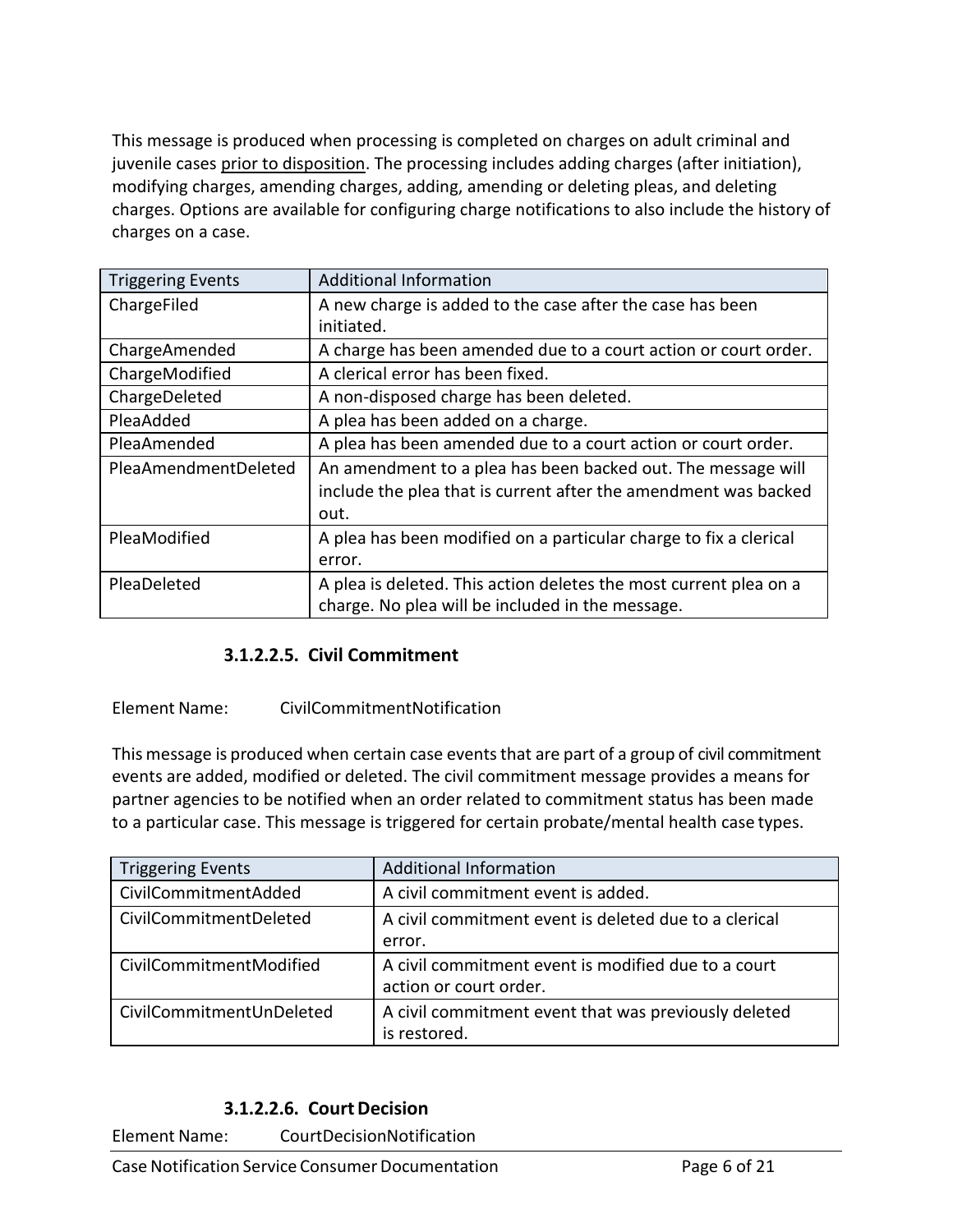This message is produced when processing is completed on trial court decisions. These include sentences for adult criminal cases, delinquency dispositions for juvenile delinquency cases, and judgments for family and certain probate cases. A court decision is a grouping of several components (e.g., conditions, confinement, probation, placement, etc). Once entered, these components are amended, deleted, or modified as a set, notindividually.

| <b>Triggering Events</b>      | <b>Additional Information</b>                                                |
|-------------------------------|------------------------------------------------------------------------------|
| CourtDecisionAdded            | A court decision has been added to the case.                                 |
| CourtDecisionAmended          | A court decision has been amended due to a court<br>action or a court order. |
| CourtDecisionModified         | A court decision was modified because of a clerical<br>error.                |
| CourtDecisionDeleted          | A court decision has been deleted.                                           |
| CourtDecisionAmendmentDeleted | An amendment to a court decision has been removed<br>or backed out.          |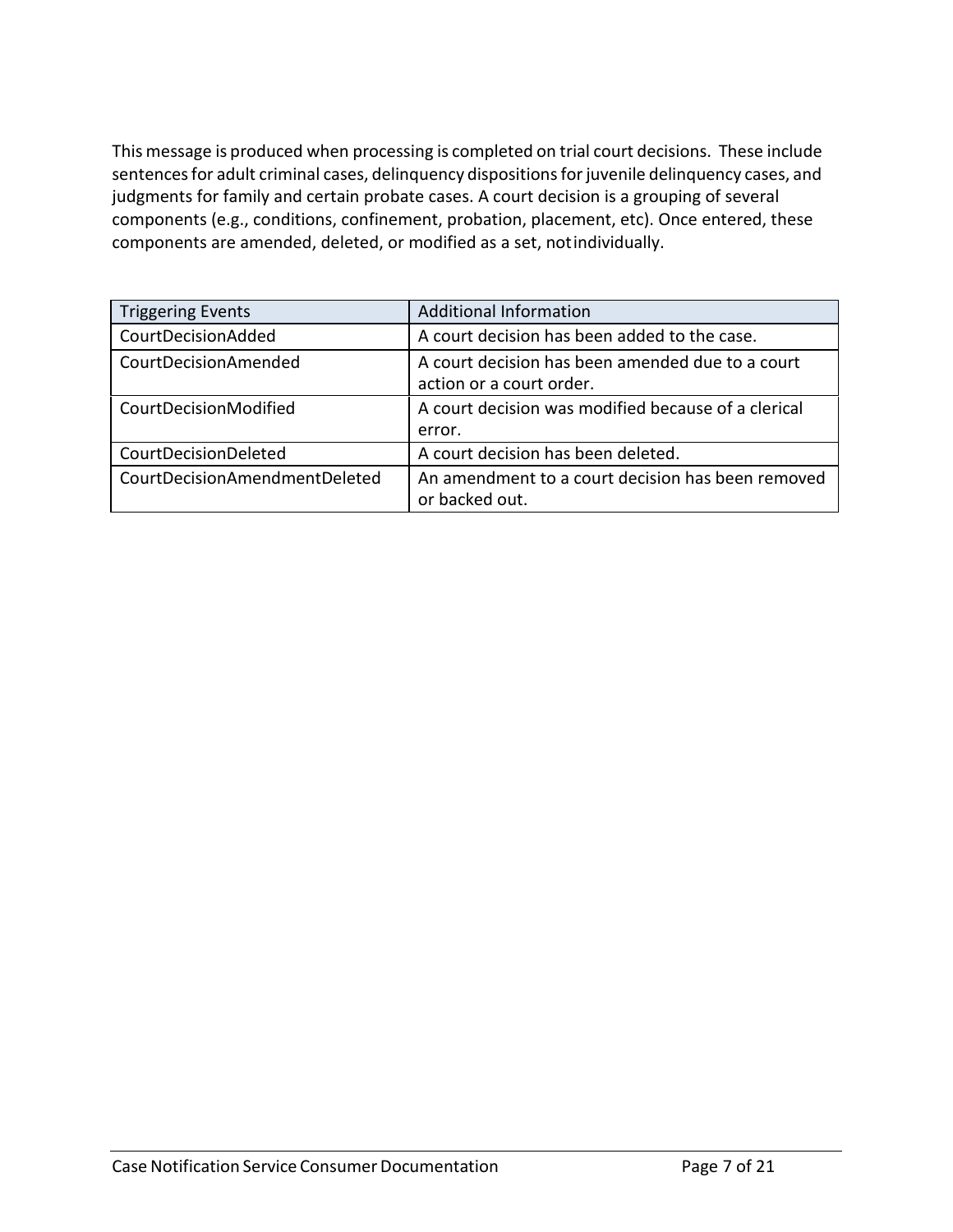| CourtDecisionUndeleted          | A deleted court decision has been undeleted. Note:<br>Criminal and Criminal Juvenile court decisions cannot<br>be undeleted in MNCIS. This notification only works<br>with non-criminal type court decisions.                        |
|---------------------------------|--------------------------------------------------------------------------------------------------------------------------------------------------------------------------------------------------------------------------------------|
| CourtDecisionAmendmentUndeleted | A deleted court decision amendment has been<br>undeleted. Note: Criminal and Criminal Juvenile court<br>decision amendments cannot be undeleted in MNCIS.<br>This notification only works with non-criminal type<br>court decisions. |

#### **3.1.2.2.7. Criminal CaseInitiation**

<span id="page-7-0"></span>Element Name: CaseInitiationCriminalNotification

This message is produced when criminal cases are initiated within the court case management system and a case number is assigned. This message will include information on parties (may include attorneys), charges and other case filing details. This message is triggered for both adult and juvenile criminal case types.

| <b>Triggering Events</b> | <b>Additional Information</b>                    |
|--------------------------|--------------------------------------------------|
| CaseInitiated            | <sup>1</sup> A case has been initiated in MNCIS. |

### **3.1.2.2.8. Custody ReleaseOrder**

<span id="page-7-1"></span>Element Name: CustodyReleaseOrderNotification

This message is produced when certain case eventsthat are part of a group of custody release order events are added, modified or deleted. The Custody Release Order message provides a means for partner agencies to be notified when an order related to defendant release status has been made to a particular case. This message is triggered for both adult and juvenile criminal case types.

| <b>Triggering Events</b>     | <b>Additional Information</b>                                                      |
|------------------------------|------------------------------------------------------------------------------------|
| CustodyReleaseOrderAdded     | A custody release order event is added.                                            |
| CustodyReleaseOrderDeleted   | A custody release order event is deleted due to a clerical<br>error.               |
| CustodyReleaseOrderModified  | A custody release order event is modified due to a court<br>action or court order. |
| CustodyReleaseOrderUnDeleted | A custody release order event that was previously deleted<br>is restored.          |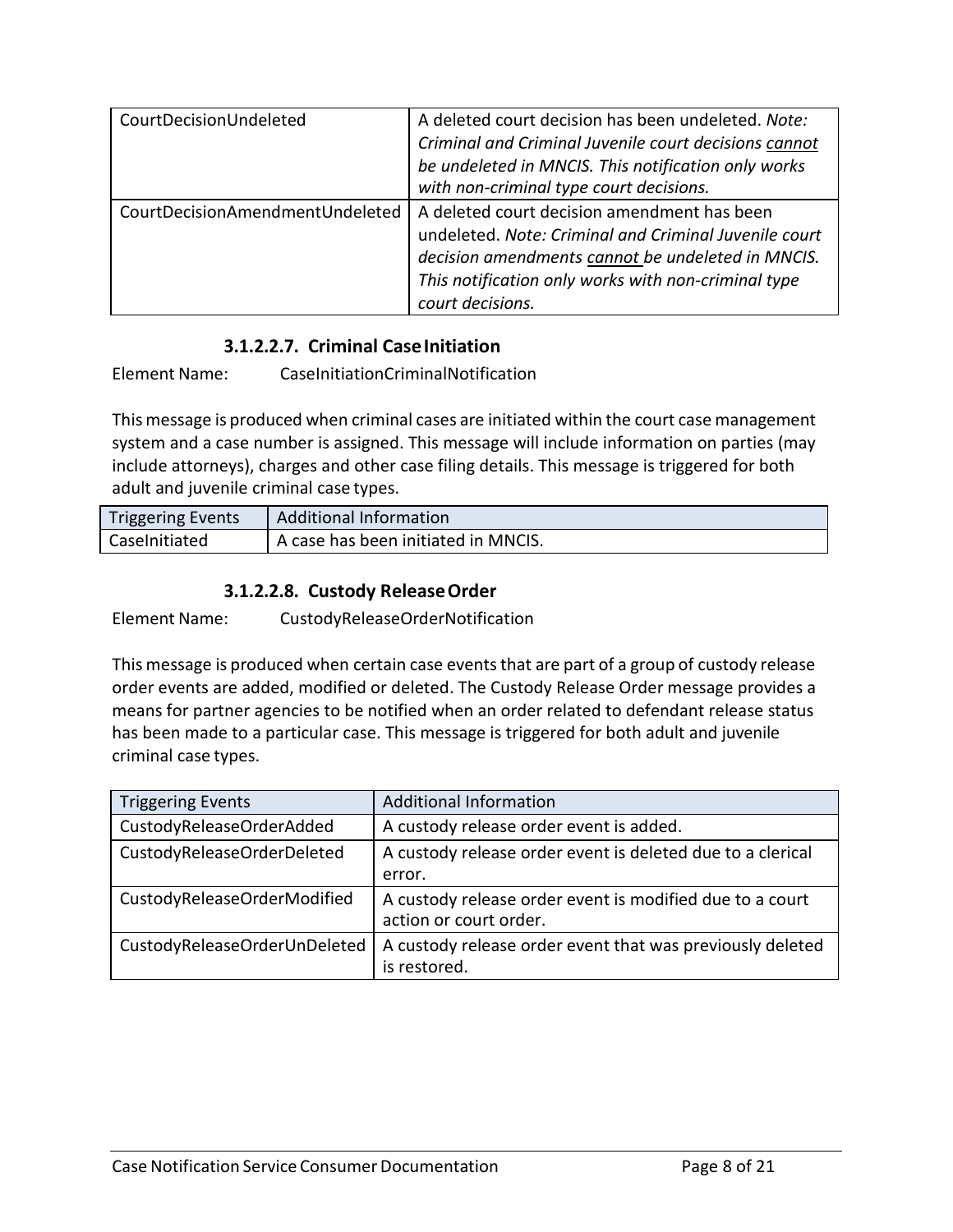#### **3.1.2.2.9. Disposition**

<span id="page-8-0"></span>Element Name: ChargeDispositionNotification

This message is produced when processing is completed on charges on adult criminal and juvenile cases upon disposition, and when updates are made to the disposition. The processing includes modifying charges, amending charges, adding, amending or deleting pleas, adding, amending or deleting dispositions, and deleting charges. This message will include general case information and charge disposition as it corresponds to individual charges.

| <b>Triggering Events</b>    | <b>Additional Information</b>                                                                              |
|-----------------------------|------------------------------------------------------------------------------------------------------------|
| ChargeAmended               | A charged is amended due to a court action or a court<br>order.                                            |
| ChargeModified              | A clerical error has been fixed.                                                                           |
| ChargeDeleted               | A disposed charge has been deleted.                                                                        |
| PleaAdded                   | A plea has been added on a particular charge.                                                              |
| PleaAmended                 | A plea has been amended on a particular charge. An<br>amended plea means it has been ordered by the Court. |
| PleaAmendmentDeleted        | An amendment to a plea has been backed out. The                                                            |
|                             | message will include the plea that is current after the                                                    |
|                             | amendment was backed out.                                                                                  |
| PleaModified                | A plea has been modified on a particular charge. A modified                                                |
|                             | plea means the plea has been modified to fix a clerical                                                    |
|                             | error.                                                                                                     |
| PleaDeleted                 | A plea is deleted. This action deletes the most current plea                                               |
|                             | on a charge. No plea will be included in the message.                                                      |
| DispositionAdded            | A disposition has been added on a particular charge.                                                       |
| DispositionModified         | A disposition is modified on a particular charge to fix a<br>clerical error.                               |
| <b>DispositionAmended</b>   | A disposition has been amended on a particular charge. An                                                  |
|                             | amended disposition means it has been ordered by the                                                       |
|                             | Court.                                                                                                     |
| DispositionAmendmentDeleted | An amendment to a disposition has been backed out. The                                                     |
|                             | message will include the disposition that was deleted.                                                     |
| DispositionDeleted          | A disposition is deleted. This action deletes the most                                                     |
|                             | current disposition on a charge. The message will                                                          |
|                             | include the disposition that was deleted.                                                                  |
|                             |                                                                                                            |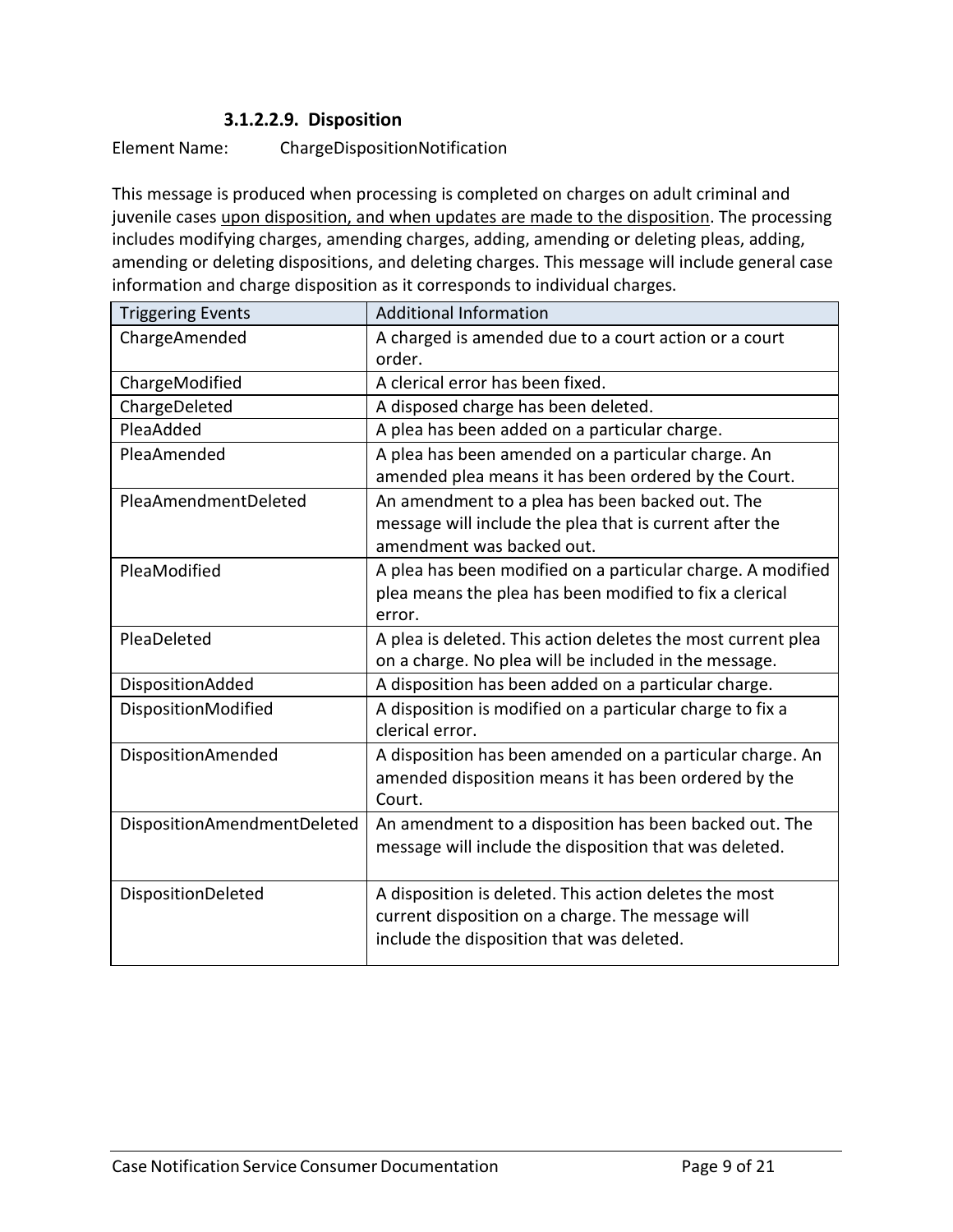### **3.1.2.2.10. Family CaseInitiation**

<span id="page-9-0"></span>Element Name: CaseInitiationFamilyNotification

This message is produced when family cases are initiated within the court case management system and a case number is assigned. This message will include information on parties (may include attorneys) and other case filing details, depending on the case type. *Note: There are some case typesthat do not require entry of parties at case initiation. It is possible, though not typical, that a Case Initiation Notification could be generated without parties on the case.*

| <b>Triggering Events</b> | <b>Additional Information</b>       |
|--------------------------|-------------------------------------|
| Caselnitiated            | A case has been initiated in MNCIS. |

#### **3.1.2.2.11. Hearing**

<span id="page-9-1"></span>Element Name: HearingTrialSettingNotification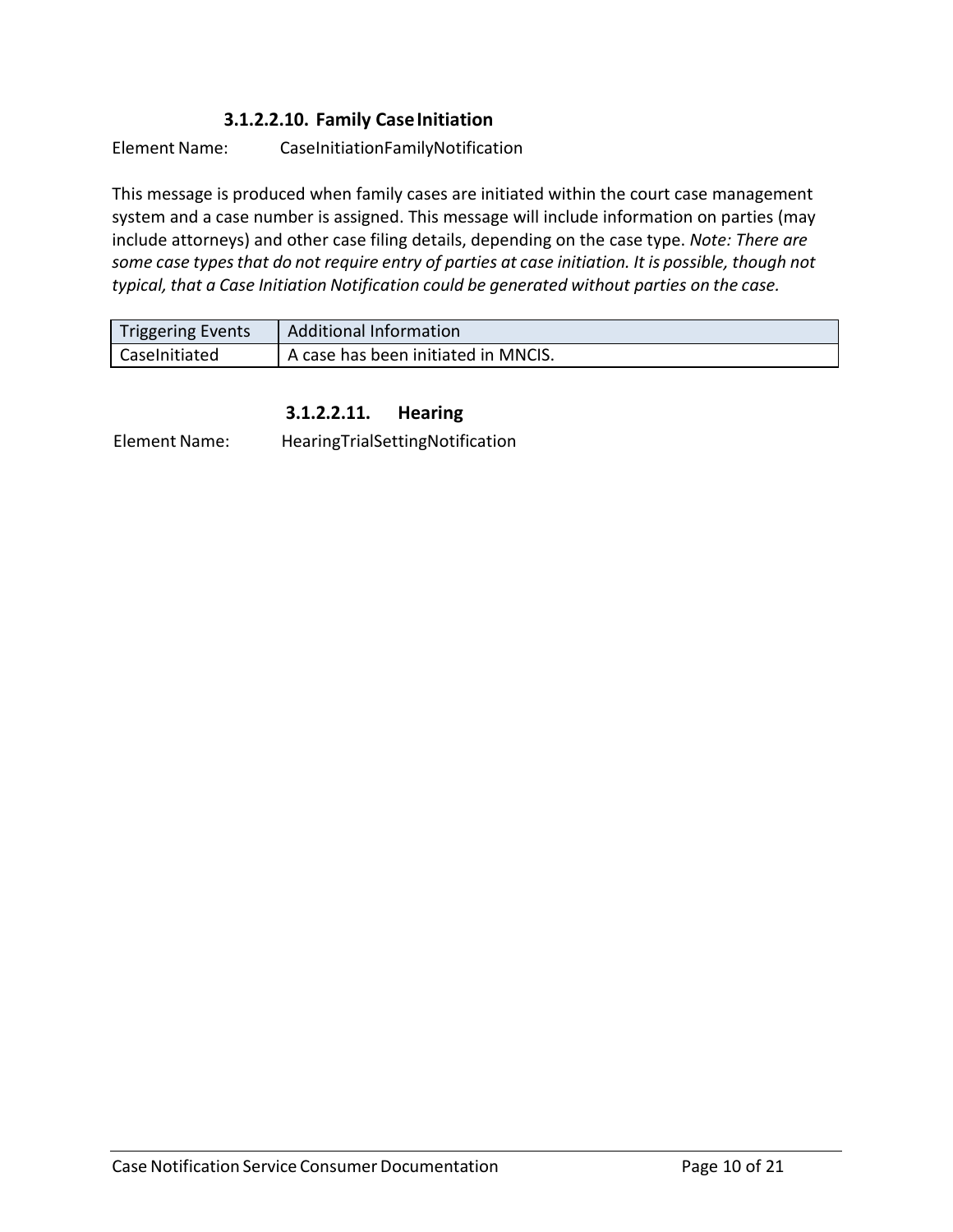This message is produced when court processing is completed involving a hearing or trial on a case. This includes scheduling, rescheduling, canceling and resetting or continuing hearings and notification when hearings are held. This message is also produced when court sessions are modified and there are hearings/settings scheduled on the court session. A message will be produced for each hearing scheduled on the court session that is modified. This message is produced for all case types.

In MNCIS, a hearing is a container that may consist of only one date and time or may consist of multiple dates and times. Each of these date/times within the hearing is called a setting. For example, an arraignment would be one setting within a hearing, a court trial that is scheduled for multiple days would be onehearing with multiple settings.

Court sessions are blocks of time that are used for scheduling court hearings and settings. Examples of court sessions are: arraignment sessions, traffic court and jury trials. Court Sessions are set up within a calendar before court staff can begin scheduling and working with hearings on the calendar. Court session can be set up to associate specific court resources (i.e. judicial officers and courtroom locations).

| <b>Triggering Events</b>    | <b>Additional Information</b>                                                                                                                                     |
|-----------------------------|-------------------------------------------------------------------------------------------------------------------------------------------------------------------|
| HearingScheduled            | A hearing is scheduled.                                                                                                                                           |
| HearingCancelled            | A hearing is canceled if the hearing no longer needs to<br>take place.                                                                                            |
| HearingDeleted              | A hearing is deleted if the hearing is scheduled in error.                                                                                                        |
| HearingModified             | A hearing is modified when the hearing type or<br>interpreter required status is changed.                                                                         |
| SettingScheduled            | An additional setting is added to a hearing that already<br>has at least one setting.                                                                             |
| SettingRescheduled          | A setting of a hearing is rescheduled. If there is only<br>one setting to a hearing (one date), this event indicates<br>that the hearing is rescheduled.          |
| SettingCancelled            | One setting of the hearing is canceled if the setting no<br>longer needs to take place.                                                                           |
| SettingModified             | A setting time has changed.                                                                                                                                       |
| SettingHeld                 | A setting of hearing actually occurred. Additional<br>information about the setting that was held may be<br>supplied such as the actual judge who heard the case. |
| SettingHeldReversed         | A setting was marked as being held, but that the update<br>was undone.                                                                                            |
| SettingHeldModified         | A setting was marked as being held, but is modified at a<br>later time.                                                                                           |
| CourtSessionCourtroomAdded  | A courtroom location has been added to a specific court<br>session.                                                                                               |
| CourtSessionCourtroomChange | A courtroom location has been changed for a specific<br>court session.                                                                                            |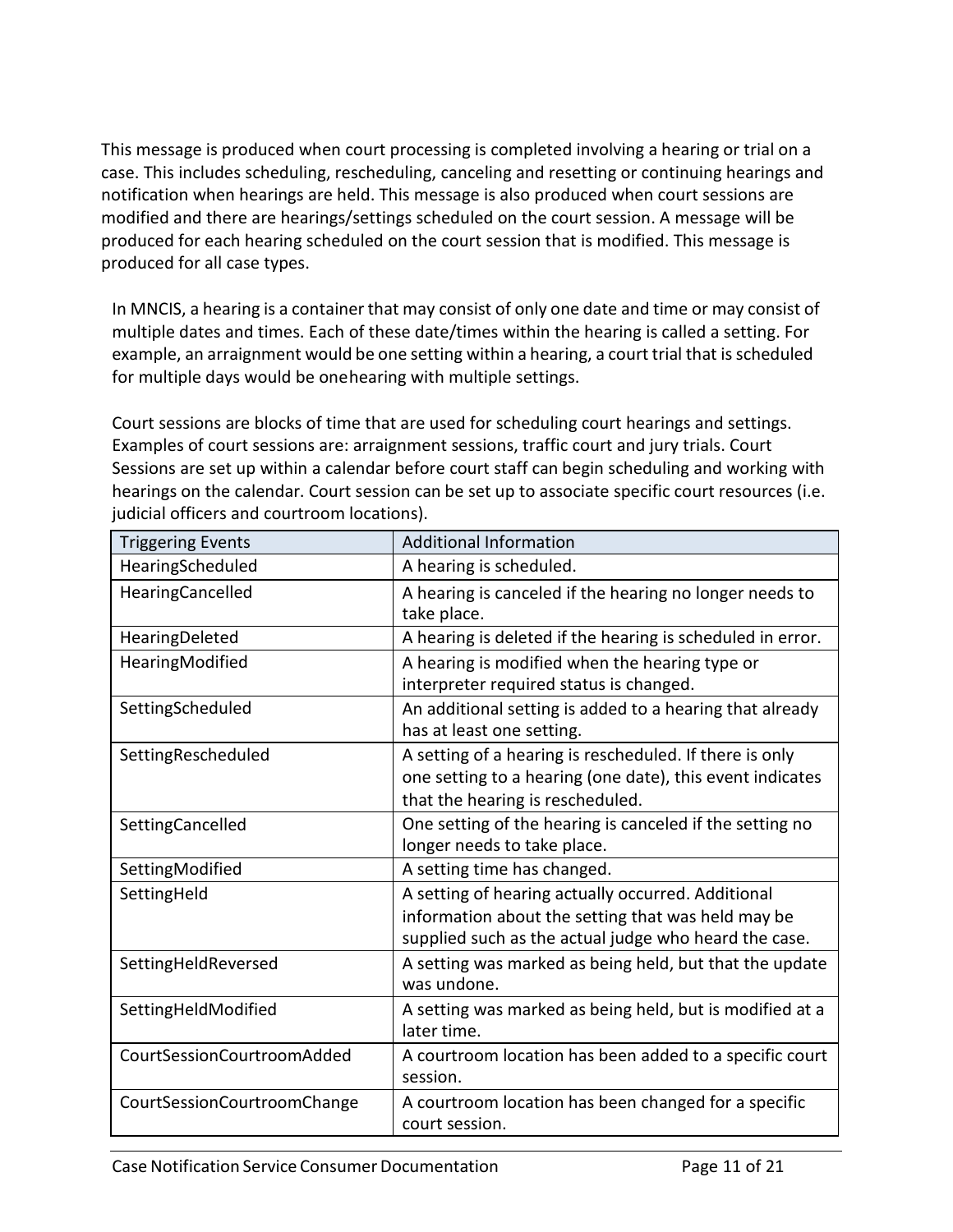| CourtSessionCourtroomDeleted       | A courtroom location has been deleted from a specific<br>court session. |
|------------------------------------|-------------------------------------------------------------------------|
| CourtSessionJudicialOfficerAdded   | A judicial officer has been added to a specific court<br>session.       |
| CourtSessionJudicialOfficerChange  | A judicial officer has been changed for a specific court<br>session.    |
| CourtSessionJudicialOfficerDeleted | A judicial officer has been deleted from a specific court<br>session.   |

### **3.1.2.2.12. InterimConditions**

<span id="page-11-0"></span>Element Name: InterimConditionsNotification

This message is produced when one or more conditions are imposed on a case party, prior to final disposition of the case. In MNCIS, interim conditions are entered in sets of one or more individual conditions, as ordered by the court. This notification type is published when an interim condition set is added, modified, deleted or expired.

Note: In MNCIS, an interim condition set can be deleted and also undeleted. When an interim condition set with no expiration date, or a future expiration date is deleted, the expiration date is set to today's date. There is no notification produced when an interim condition set is undeleted, if no other action is taken, because of the expired date. If the set is undeleted and also updated in some way at the same time, this will result in an 'InterimConditionsModified' notification.

| <b>Triggering Events</b>      | <b>Additional Information</b>                                                                                                                                                                                                                                                                                                                                                                                                                                                                                                                                                                                                                           |
|-------------------------------|---------------------------------------------------------------------------------------------------------------------------------------------------------------------------------------------------------------------------------------------------------------------------------------------------------------------------------------------------------------------------------------------------------------------------------------------------------------------------------------------------------------------------------------------------------------------------------------------------------------------------------------------------------|
| <b>InterimConditionsAdded</b> | An interim condition set has been added. The published<br>message will reflect the current state of the condition set.                                                                                                                                                                                                                                                                                                                                                                                                                                                                                                                                  |
| InterimConditionsModified     | An interim condition set has been modified. The published<br>message will reflect the current state of the condition set.<br>These are some examples of modifications to an interim<br>condition set:                                                                                                                                                                                                                                                                                                                                                                                                                                                   |
|                               | One or more individual conditions is added to a condition<br>set<br>One or more individual conditions is deleted from a<br>condition set<br>The judge on a condition set is updated<br>п<br>The order date on a condition set is updated<br>٠<br>The order expiration date is removed<br>٠<br>The order expiration date is updated with a future date<br>(Note: a subsequent notification will not be produced when that date<br>arrives unless the MNCIS user updates the condition set again.)<br>Comments on the condition set or added, updated or<br>removed<br>An individual condition is updated in some way (location,<br>п<br>amount, comment) |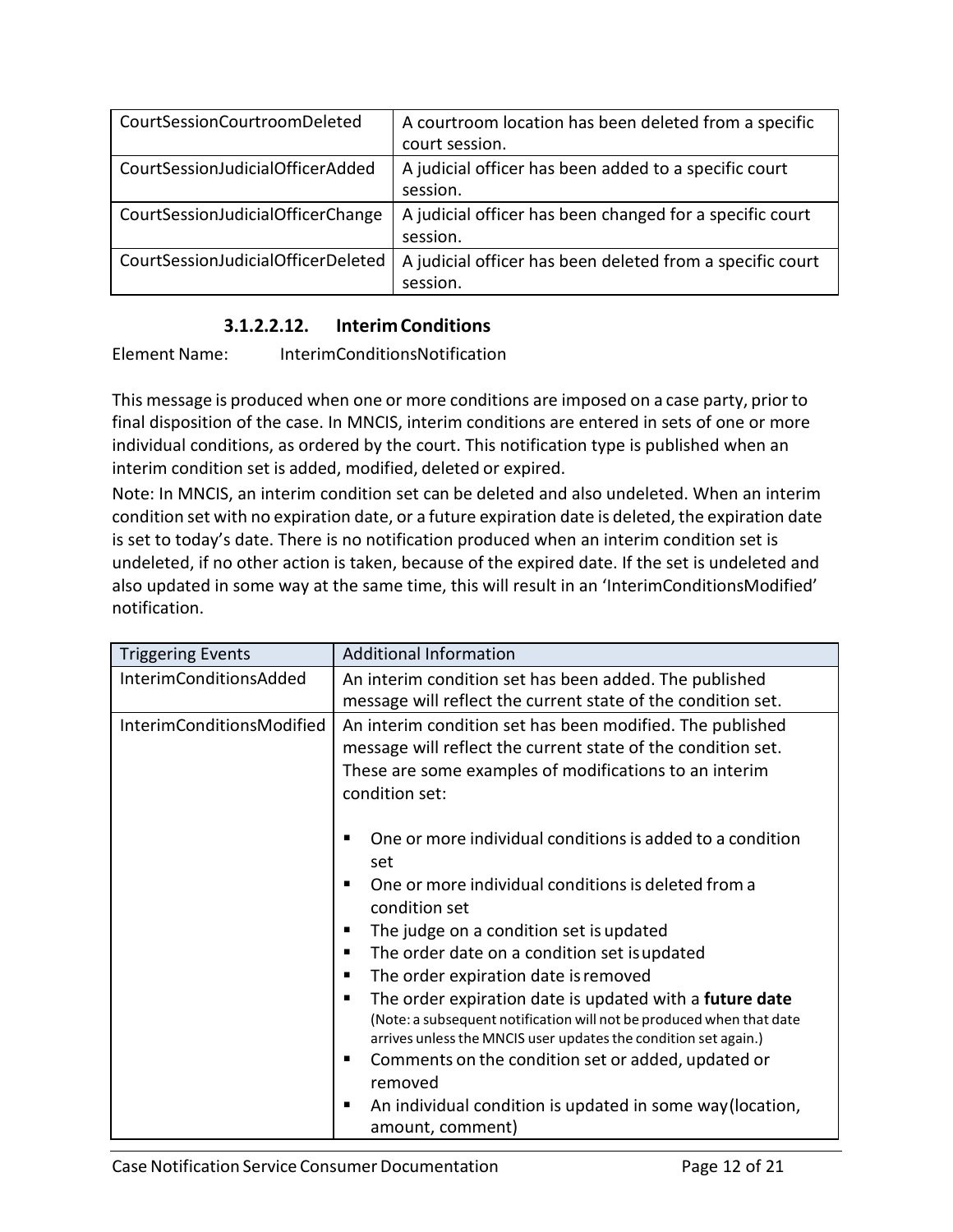| <b>InterimConditionsDeleted</b> | An interim condition set has been deleted. The published<br>message will reflect the condition set that has been deleted.                                                                |
|---------------------------------|------------------------------------------------------------------------------------------------------------------------------------------------------------------------------------------|
| InterimConditionsExpired        | An interim condition set has been expired with an expiration<br>date equal to the current date or earlier. The published<br>message will reflect the current state of the condition set. |

#### **3.1.2.2.13. Juvenile InterimPlacement**

<span id="page-12-0"></span>Element Name: JuvenileInterimPlacementNotification

This message is produced when a placement is ordered on a juvenile case prior to final disposition. The processing includes juvenile interim placements added, modified or deleted.

| <b>Triggering Events</b> | <b>Additional Information</b>                                                 |
|--------------------------|-------------------------------------------------------------------------------|
| InterimPlacementAdded    | A juvenile interim placement is added.                                        |
| InterimPlacementModified | A juvenile interim place is modified due to a court action or<br>court order. |
| InterimPlacementDeleted  | A juvenile interim placement is deleted.                                      |

#### **3.1.2.2.14. No ContactOrder**

<span id="page-12-1"></span>Element Name: NoContactOrderNotification

This message is produced when certain no contact order conditions are added, modified or deleted, either pre or post-disposition. Some examples are ordersissued to a party to have no contact with a victim or witness, or a domestic abuse no contact order. The No Contact Order message provides a means for partner agencies to be notified that a no contact order has been issued. No Contact Order notifications include party (both the party ordered and the protected party), as well as order data (i.e. start date, ordering judge). This message is triggered for both adult and juvenile criminal case types.

Note: Party data will only be included in a no contact order notification when the party data is added to the case prior to the No Contact Order condition being added to the case.

| <b>Triggering Events</b> | <b>Additional Information</b>                                                     |
|--------------------------|-----------------------------------------------------------------------------------|
| NoContactOrderAdded      | A no contact order condition is added.                                            |
| NoContactOrderDeleted    | A no contact order condition is deleted due to a clerical error.                  |
| NoContactOrderModified   | A no contact order condition is modified due to a court action or<br>court order. |

Triggering notification events and resulting party information:

| <b>Order Type</b>            | <b>Protected Party/ PartyCaseAssociationText</b>       |
|------------------------------|--------------------------------------------------------|
| No Contact with Co-Defendant | Null                                                   |
|                              | *Co-Defendants do not exist on one case. Co-Defendants |
|                              | will have separate cases assigned to each.             |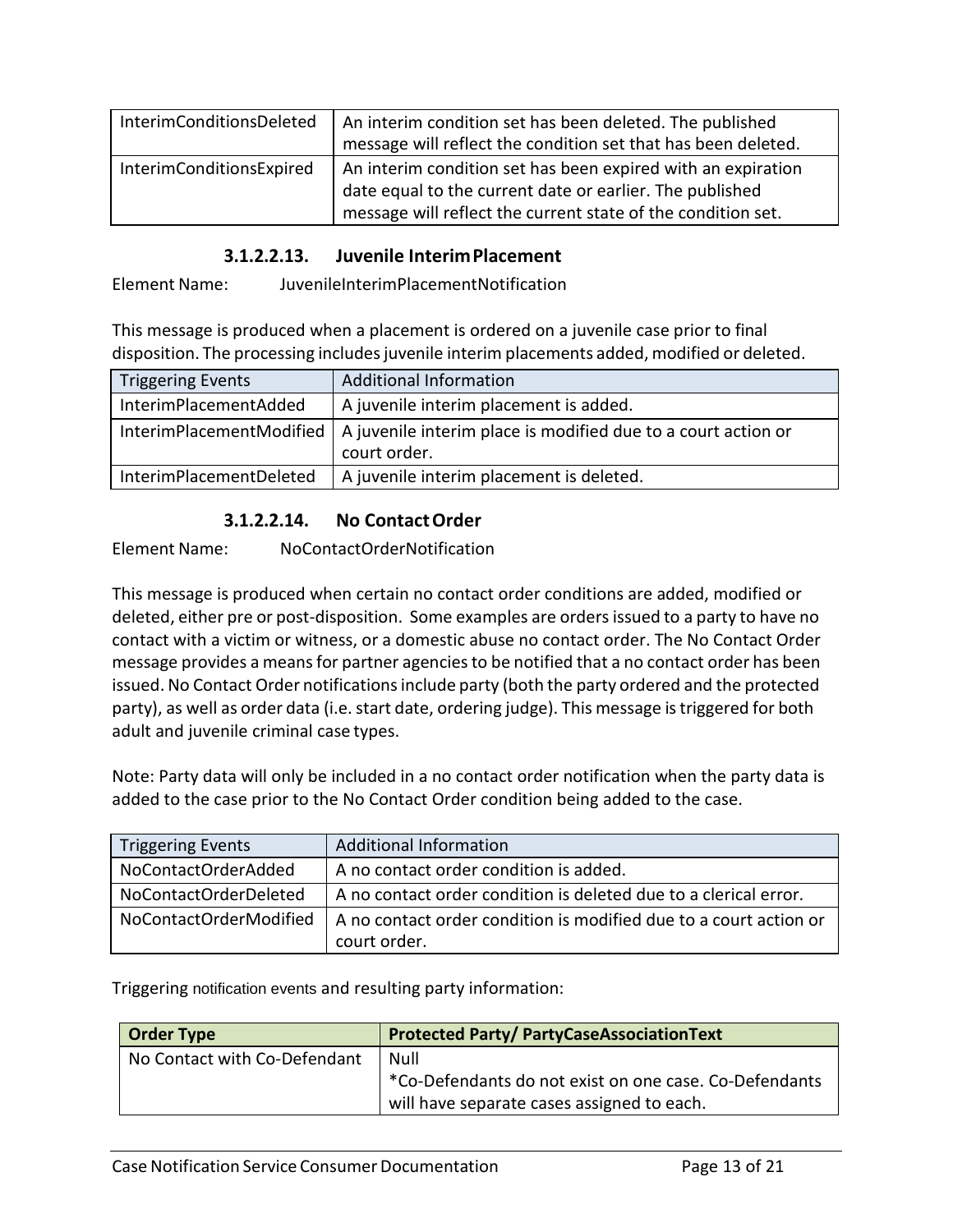| No Contact with Persons              | Null                                                   |
|--------------------------------------|--------------------------------------------------------|
| <b>Associated with Illegal Drugs</b> |                                                        |
| No Contact with Persons under        | Null                                                   |
| age 18                               |                                                        |
| No Contact with Victim or            | Victim (If no victim on case: Null)                    |
| Family                               | *Protected parties will always be added as victims (or |
|                                      | witness) due to the confidentiality of the victim      |
|                                      | connection type                                        |
| No Contact with Victim(s)            | Victim (If no victim on case: Null)                    |
| No Contact with Witness(es)          | Witness (If no witness on case: Null)                  |
| Domestic Abuse No Contact            | Protected Party DANCO (DPP) Victim (If no DPP on case: |
| New Conditions 8/2009                |                                                        |
| Do Not Enter Additional              | Null                                                   |
| Do Not Enter or Call Victim's        | Victim (If no victim on case: Null)                    |
| Do Not Enter Victim's Residence      | Victim (If no victim on case: Null)                    |
| No Contact with Known Gang           | Null                                                   |
| No Contact with Vulnerable           | Null                                                   |
| No Unsupervised Contact with         | Null                                                   |

# **3.1.2.2.15. Other Agency CrossReference**

<span id="page-13-0"></span>Element Name: OtherAgencyCrossReferenceNotification

Note: This notification type became available with version 3 of Case Notifications under version 3 of the CourtXML base schema (CaseNotification\_3\_3.xsd).

This message is produced when an Other Agency Number is added, modified or deleted. MNCIS provides for the entry of case identifiers from external record management systems. These socalled 'cross reference numbers' are a mechanism for relating a court case to a corresponding case in another system. A prosecutor file number is an example of an external cross reference number that could be added to a criminal court case inMNCIS.

| <b>Triggering Events</b> | <b>Additional Information</b>                                                                 |
|--------------------------|-----------------------------------------------------------------------------------------------|
| OtherAgencyNumberAdded   | An Other Agency Number has been added to the case.                                            |
|                          | OtherAgencyNumberModified   An existing Other Agency Number on the case has been<br>modified. |
| OtherAgencyNumberDeleted | An Other Agency Number has been deleted from the case.                                        |

# **3.1.2.2.16. Case Initiation Probate**

#### <span id="page-13-1"></span>Element Name: CaseInitiationProbateNotification

This message is produced when certain probate/mental health cases are initiated within the court case management system and a case number is assigned. This message will include information on parties (may include attorneys) and other case filing details, depending on the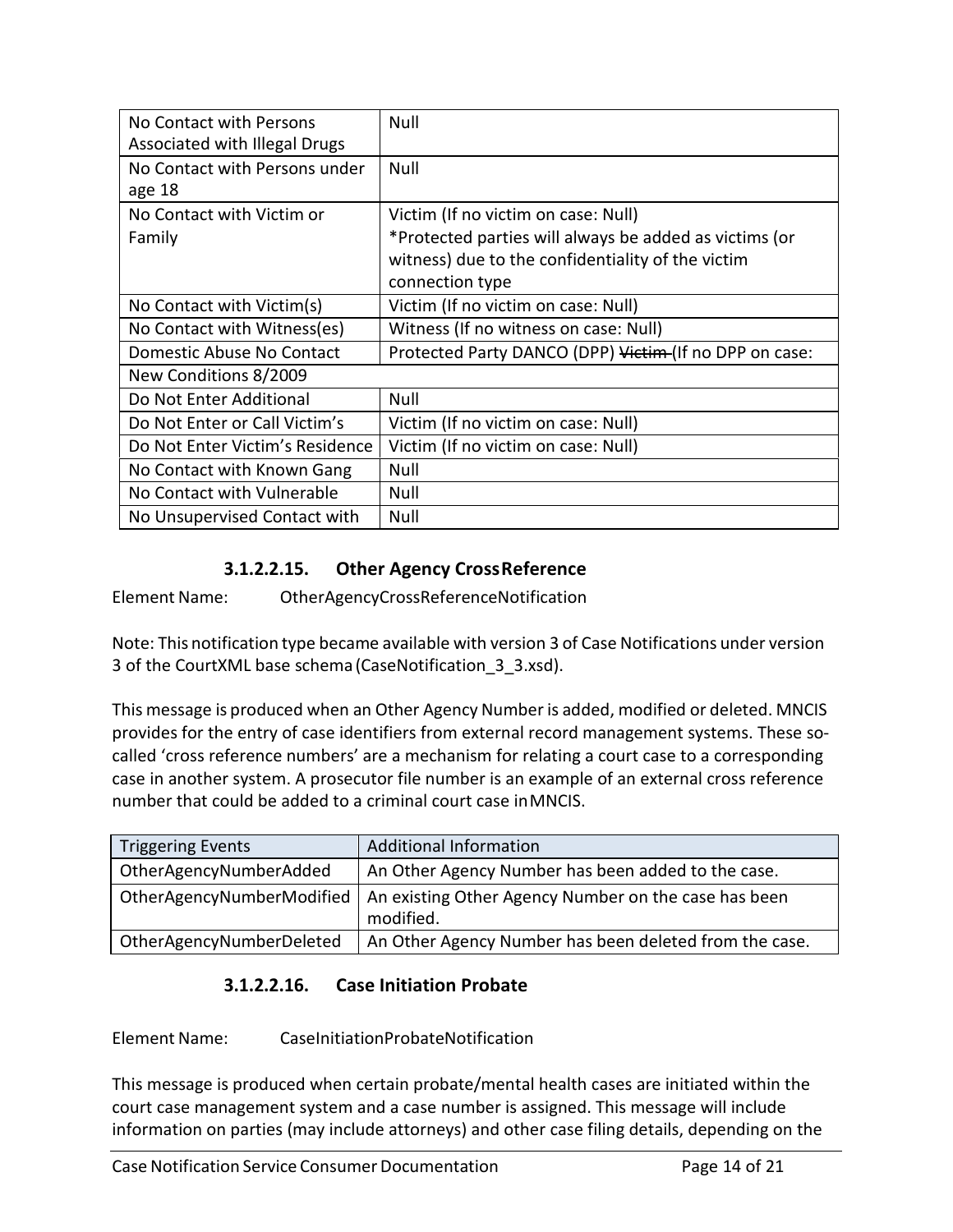case type. *Note: There are some case typesthat do not require entry of parties at case initiation. It is possible, though not typical, that a Case Initiation Notification could be generated without parties on the case.*

| <b>Triggering Events</b> | <b>Additional Information</b>       |
|--------------------------|-------------------------------------|
| CaseInitiated            | A case has been initiated in MNCIS. |

#### **3.1.2.2.17. ProbationOrder**

<span id="page-14-0"></span>Element Name: ProbationOrderNotification

This message is produced when certain case events that are part of a group of probation order events are added, modified, deleted, or undeleted. One example is when an order is issued for probation to conduct a presentence investigation. Probation Order notifications include party and charge data, as well as future hearing dates.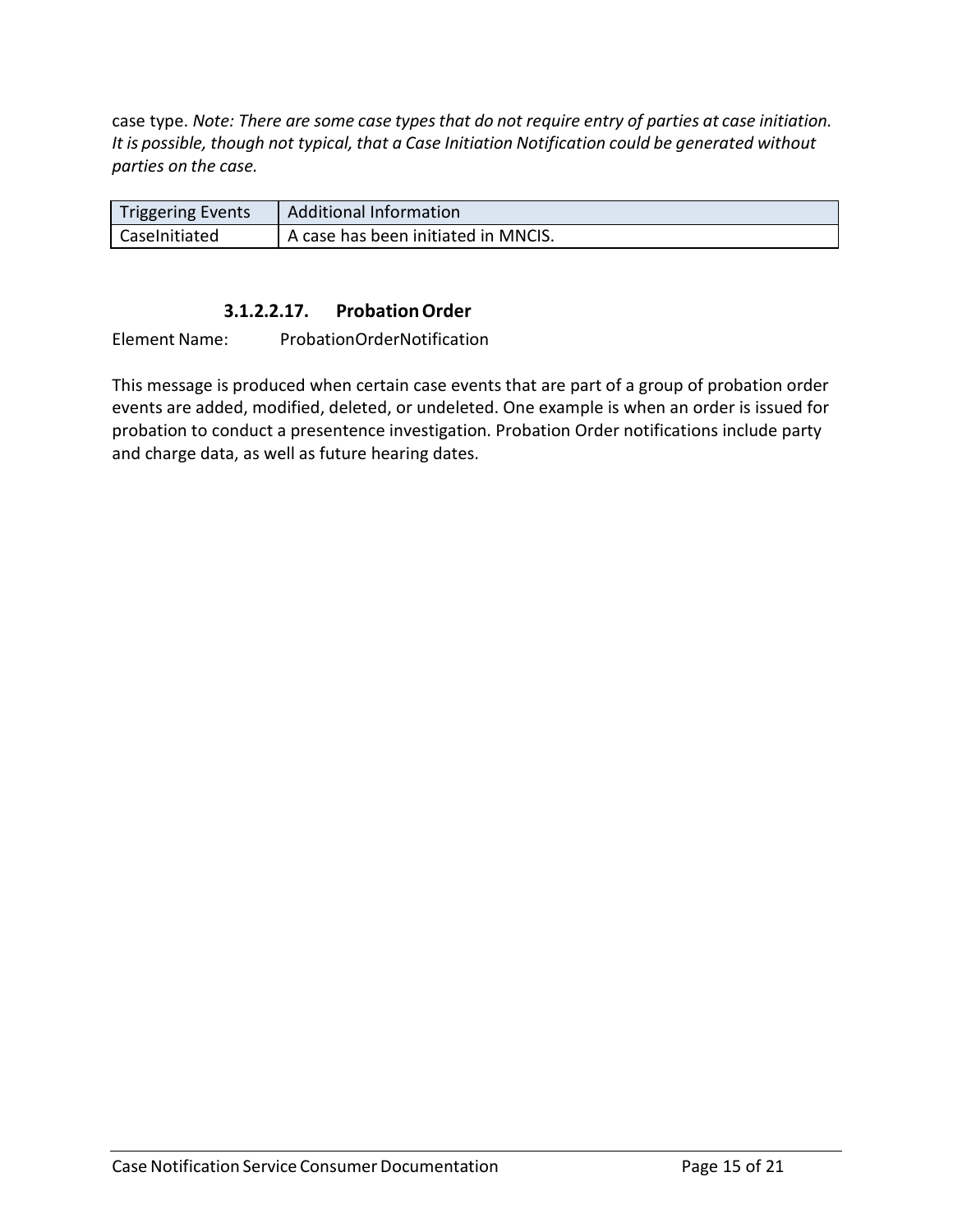| <b>Triggering Events</b> | <b>Additional Information</b>                                                |
|--------------------------|------------------------------------------------------------------------------|
| ProbationOrderAdded      | A probation order event is added.                                            |
| ProbationOrderDeleted    | A probation order event is deleted due to clerical error.                    |
| ProbationOrderModified   | A probation order event is modified due to a court action or<br>court order. |
| ProbationOrderUnDeleted  | A probation order event that was previously deleted is restored.             |

#### **3.1.2.2.18. Probation Report**

<span id="page-15-0"></span>Element Name: ProbationReportNotification

This message is produced when certain case events that are part of a group of probation report events are added, modified, deleted, or undeleted. One example is when a probation agency files a presentence investigation report. Probation Report notifications include party and charge data.

| <b>Triggering Events</b> | <b>Additional Information</b>                                                 |
|--------------------------|-------------------------------------------------------------------------------|
| ProbationReportAdded     | A probation report event is added.                                            |
| ProbationReportDeleted   | A probation report event is deleted due to clerical error.                    |
| ProbationReportModified  | A probation report event is modified due to a court action or<br>court order. |
| ProbationReportUnDeleted | A probation report event that was previously deleted is<br>restored.          |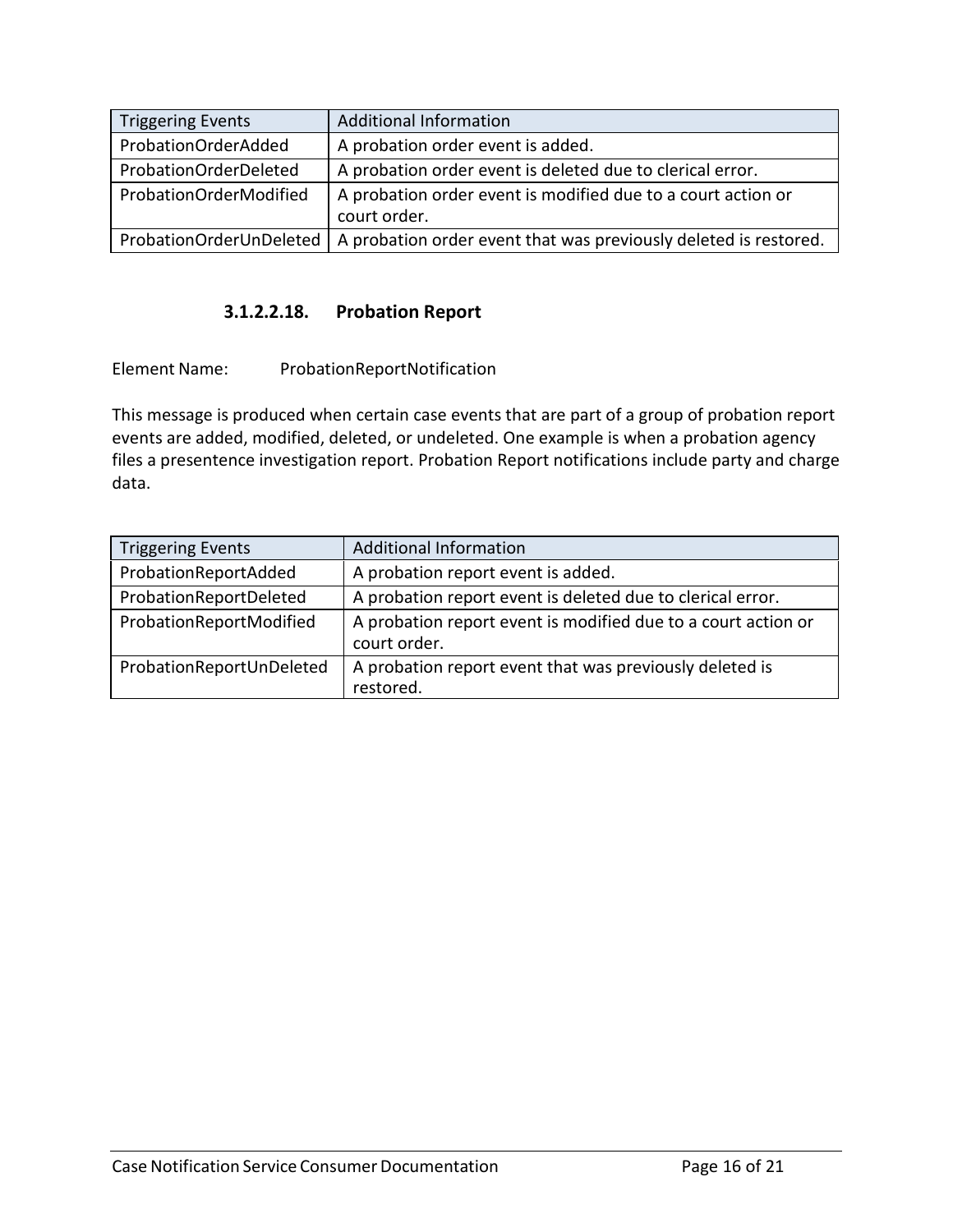# **3.1.2.2.19. Public DefenderOrder**

<span id="page-16-0"></span>Element Name: PublicDefenderOrderNotification

This message is produced when certain case eventsthat are part of a group of public defender order events are added, modified, deleted, or undeleted. One example is when an order is issued to appoint the services of a public defender. Public Defender Order notifications include party and charge data, as well as future hearing dates. The notification will also include bond, interim conditions, and warrant data if and asthey exist at the time of the triggering event.

| <b>Triggering Events</b>     | <b>Additional Information</b>                                                      |
|------------------------------|------------------------------------------------------------------------------------|
| PublicDefenderOrderAdded     | A public defender order event is added.                                            |
| PublicDefenderOrderDeleted   | A public defender order event is deleted due to a clerical<br>error.               |
| PublicDefenderOrderModified  | A public defender order event is modified due to a court<br>action or court order. |
| PublicDefenderOrderUnDeleted | A public defender order event that was previously deleted<br>is restored.          |

### **3.1.2.2.20. Subject Party**

<span id="page-16-1"></span>Element Name: SubjectPartyNotification

This message is produced when certain types of updates are made that pertain to a party that is deemed to be a 'Subject Party' on the case. At the present time, Subject Party notifications are produced only for cases in the criminal or family casecategories.

A Subject Party is an integration concept that is designed to limit the information returned in a message to just the primary parties on a case. The Subject Parties returned are dependent on the MNCIS case type. Refer to the document named ['What is a Subject](http://mncourts.gov/documents/0/Public/Integration_Services/What_is_a_Subject_Party.pdf) Party'.

MNCIS is a party-based system that allows party information to be reused statewide. A case party is a term for a party chosen to be attached to a particular MNCIS case. Some party data only belongs to a party as it is connected to a case. For example, an address added to a case, only to be used for correspondence on that case, will be added only to the case party record. Another example: one party name must be chosen to be the case party's primary name on a particular case. That name may or may not be the party's current/primary name on their party record. The Subject Party messages will include all party and case party names and addresses.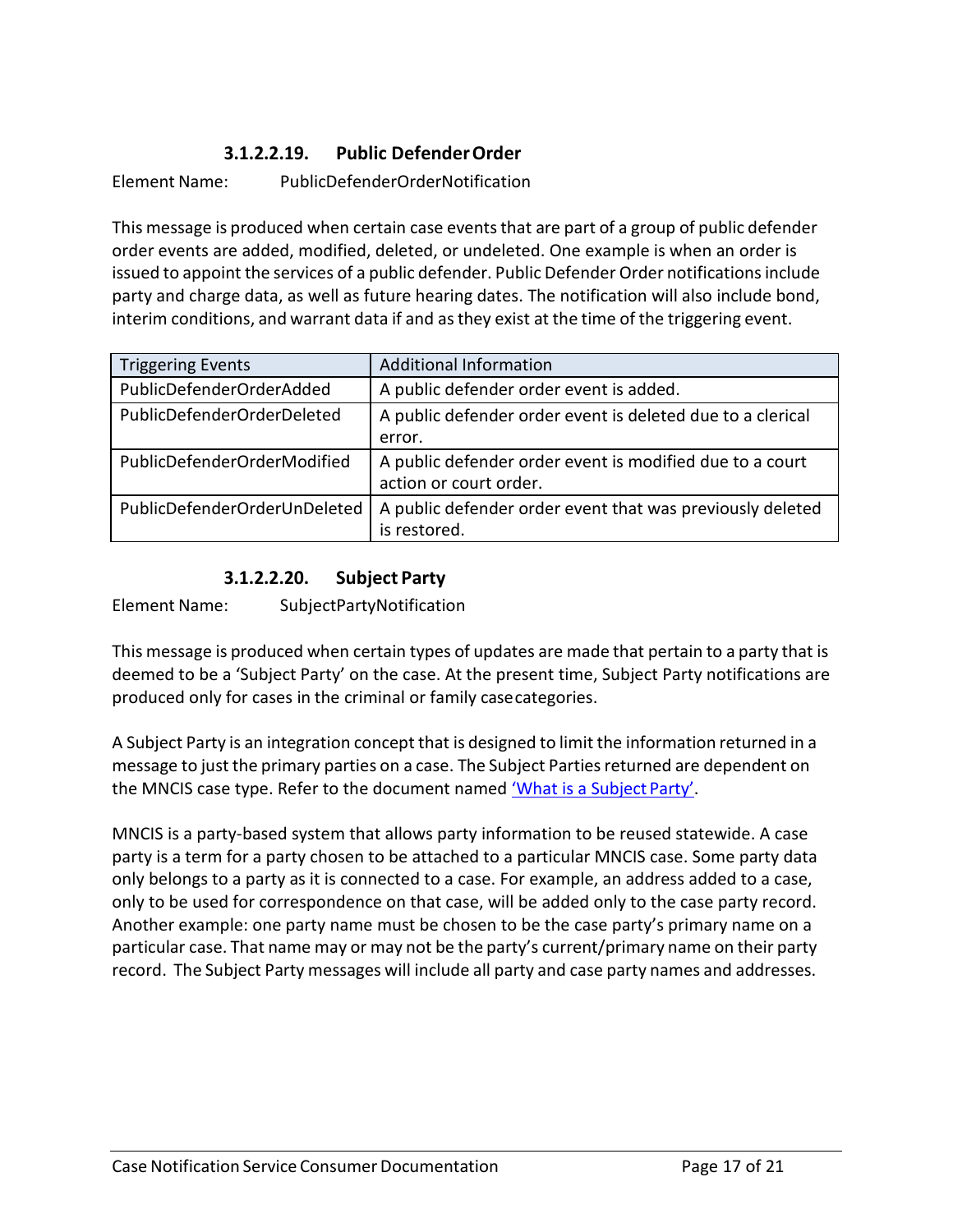| <b>Triggering Events</b>        | <b>Additional Information</b>                              |
|---------------------------------|------------------------------------------------------------|
| SubjectPartyAdded               | A party is added to a case where it was not already        |
|                                 | attached. Does not trigger during case initiation. Will    |
|                                 | also trigger when a party is attached to a case a          |
|                                 | subsequent time, but with a connection type that           |
|                                 | qualifies them as a new Subject Party type.                |
| SubjectPartyModified            | A party's connection to a case is altered, but they still  |
|                                 | are attached to the case with the same type of Subject     |
|                                 | Party that they were previously.                           |
| SubjectPartyRemoved             | A party that was associated with a case is removed from    |
|                                 | the case. A removal may occur when the person no           |
|                                 | longer has standing in the case or was entered in error.   |
|                                 | Will also trigger when a party is attached to a case       |
|                                 | multiple times, and all of their connections which qualify |
|                                 | them for a particular Subject Party type are removed.      |
| SubjectPartyNameAdded           | An additional name is added to the case party.             |
| SubjectPartyNameModified        | An existing name on the case is modified including when    |
|                                 | the name type changes and when the primary case party      |
|                                 | name is changed.                                           |
| SubjectPartyCaseAddressAdded    | A case address is added to a party on the case.            |
| SubjectPartyCaseAddressModified | A case address associated with a party on the case is      |
|                                 | modified.                                                  |
| SubjectPartyCaseAddressDeleted  | A case address associated with a party on the case is      |
|                                 | removed due to an error.                                   |
| AttorneyAdded                   | An attorney is added to represent a party on the case      |
|                                 | and that attorney was not originally associated with the   |
|                                 | case at time of case initiation.                           |
| AttorneyRemoved                 | An attorney that was associated with a case is removed     |
|                                 | from the case. A removal may occur when the attorney       |
|                                 | withdraws or is replaced.                                  |
| AttorneyDetailsModified         | An attorney is made lead attorney on a case or is          |
|                                 | replaced as the lead.                                      |
| AttorneyAddressAdded            | An address is added on the attorney for a party on the     |
|                                 | case.                                                      |
| AttorneyAddressModified         | An address is modified on the attorney for a party on the  |
|                                 | case.                                                      |
| AttorneyAddressRemoved          | An address is removed on the attorney for a party on the   |
|                                 | case.                                                      |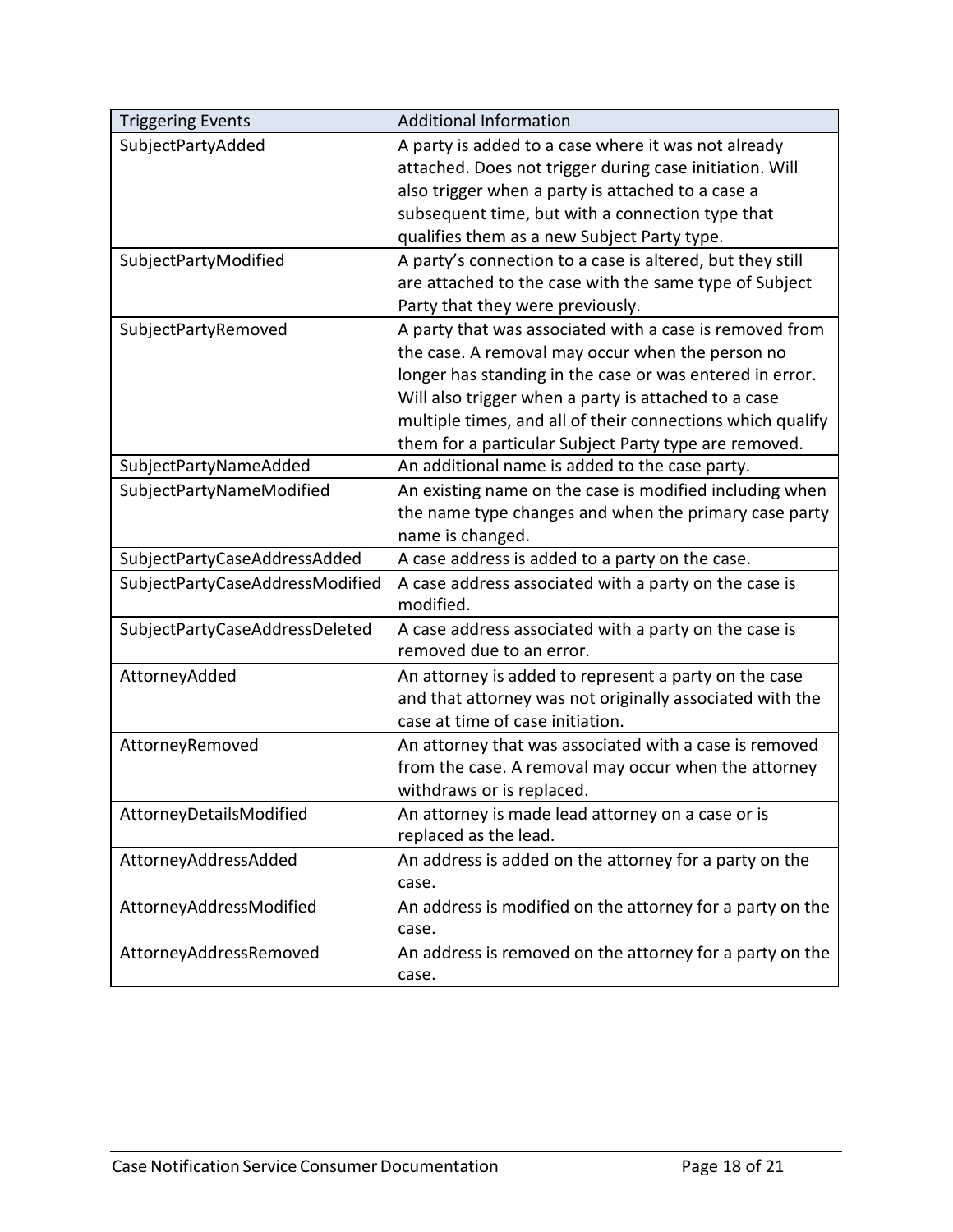### **3.1.2.2.21. Transport**

<span id="page-18-0"></span>Element Name: TransportNotification

This message is produced when certain case events that are part of a group of transport events are added, modified or deleted. The Transport message provides a means for partner agencies to be notified that a transport order has been issued. Transport notifications include party and charge data, as well as future hearing dates.

| <b>Triggering Events</b> | <b>Additional Information</b>                                          |
|--------------------------|------------------------------------------------------------------------|
| TransportAdded           | A transport event is added.                                            |
| TransportDeleted         | A transport event is deleted due to a clerical error.                  |
| TransportModified        | A transport event is modified due to a court action or court<br>order. |
| TransportUnDeleted       | A transport event that was previously deleted is restored.             |

#### **3.1.2.2.22. Warrant**

<span id="page-18-1"></span>Element Name: WarrantNotification

This message is produced when processing is completed involving a warrant on a case. This processing includes issuing, modifying and inactivating warrants. This message is produced for all case types.

| <b>Triggering Events</b> | <b>Additional Information</b>                                                                                                                                                                                                  |
|--------------------------|--------------------------------------------------------------------------------------------------------------------------------------------------------------------------------------------------------------------------------|
| WarrantIssued            | A warrant is issued by the court and becomes active.                                                                                                                                                                           |
| WarrantInactivated       | A warrant status is changed from issued to inactive as a result of<br>a change in warrant status. For example, if an active warrant is<br>recalled, quashed, served, etc., a Warrant Inactivated<br>notification is generated. |
| WarrantModified          | A warrant is modified, but the status remains unchanged. For<br>example, if the expiration date, bond amount, notes or other<br>information is added or changed.                                                               |

# <span id="page-18-2"></span>**4. Usage**

# *4.1. Authorization*

A consumer (court partner agency) must be granted a specific right to use the Case Notification Service. Once this right has been granted, the information that is returned by the service is governed by the access rights the consumer has to MNCIS case records, and on the scope of the subscription. Refer to the document called 'Integration Access Rights to MNCIS Case Records' (available on the Integration Services website  $-\frac{http://www.mncourts.gov/is)}{$  $-\frac{http://www.mncourts.gov/is)}{$  $-\frac{http://www.mncourts.gov/is)}{$  for an overview of the process for requesting access to use court integration services.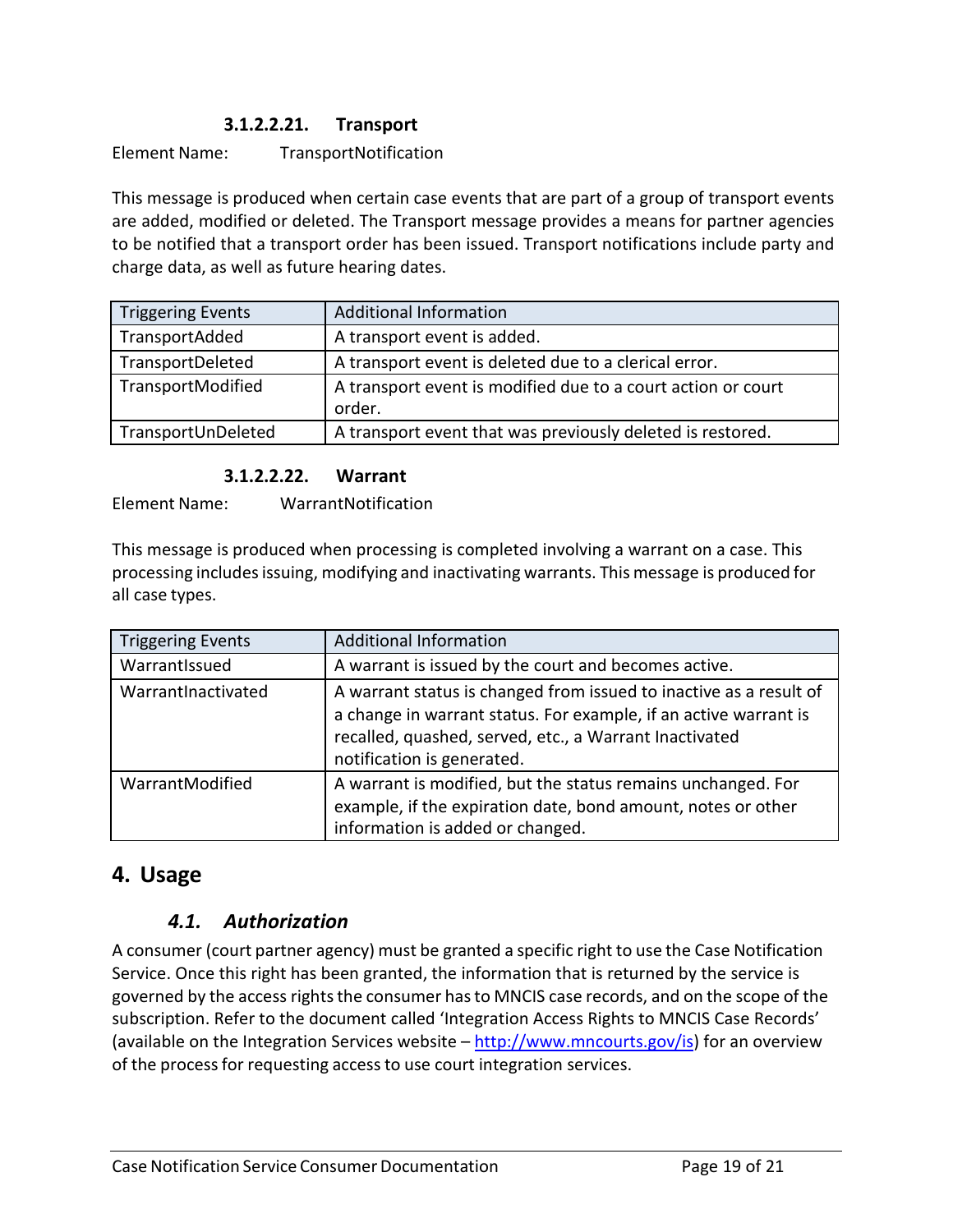# *4.2. Subscriptions*

In addition to the access rights referenced in the section above, there are three additional configurable criteria that can be used to define the scope of a subscription: MNCIS Node(s), Lines of Business and Notification Types. These criteria, in various combinations, should allow a consumer to subscribe to the subset of notifications that most closely meets the business needs of the subscribing agency.

### **4.2.1. MNCIS Node(s)**

<span id="page-19-0"></span>A subscription specifies the court or courts from which the consuming agency wishes to receive notifications. Cases within MNCIS are organized into a hierarchy of nodes that represent the organization of district courts across the state. The node structure in some counties reflects the existence of satellite courts or other additional court subdivisions. A subscription may be restricted to any node that is configured within MNCIS. These are some examples of nodesthat are configured in MNCIS:

- **Statewide**
- $\blacksquare$  1<sup>st</sup>District
- **Hennepin Criminal Brookdale**
- **Hennepin Family**
- Ramsey Juvenile
- **Stearns County**
- **St. Louis, Duluth**
- <span id="page-19-1"></span>Yellow Medicine County

# **4.2.2. Lines ofBusiness**

At the highest level, MNCIS categorizes cases into the following four lines of business:

- **Criminal**
- **Family**
- **Civil**
- **Probate (and Mental Health)**

Subscriptions may be configured for all cases within a line of business, or to various subsets of case types within a line of business. These options are described below.

# **4.2.2.1. Criminal Case Types**

<span id="page-19-2"></span>Subscriptions to criminal case notifications can be filtered by the following categories of cases:

- Adult Criminal
- Adult Traffic
- **U** Juvenile Delinquency Felony (Age 16 and Older)
- **Juvenile Delinguency**
- **Juvenile Traffic**
- Juvenile Petty Offense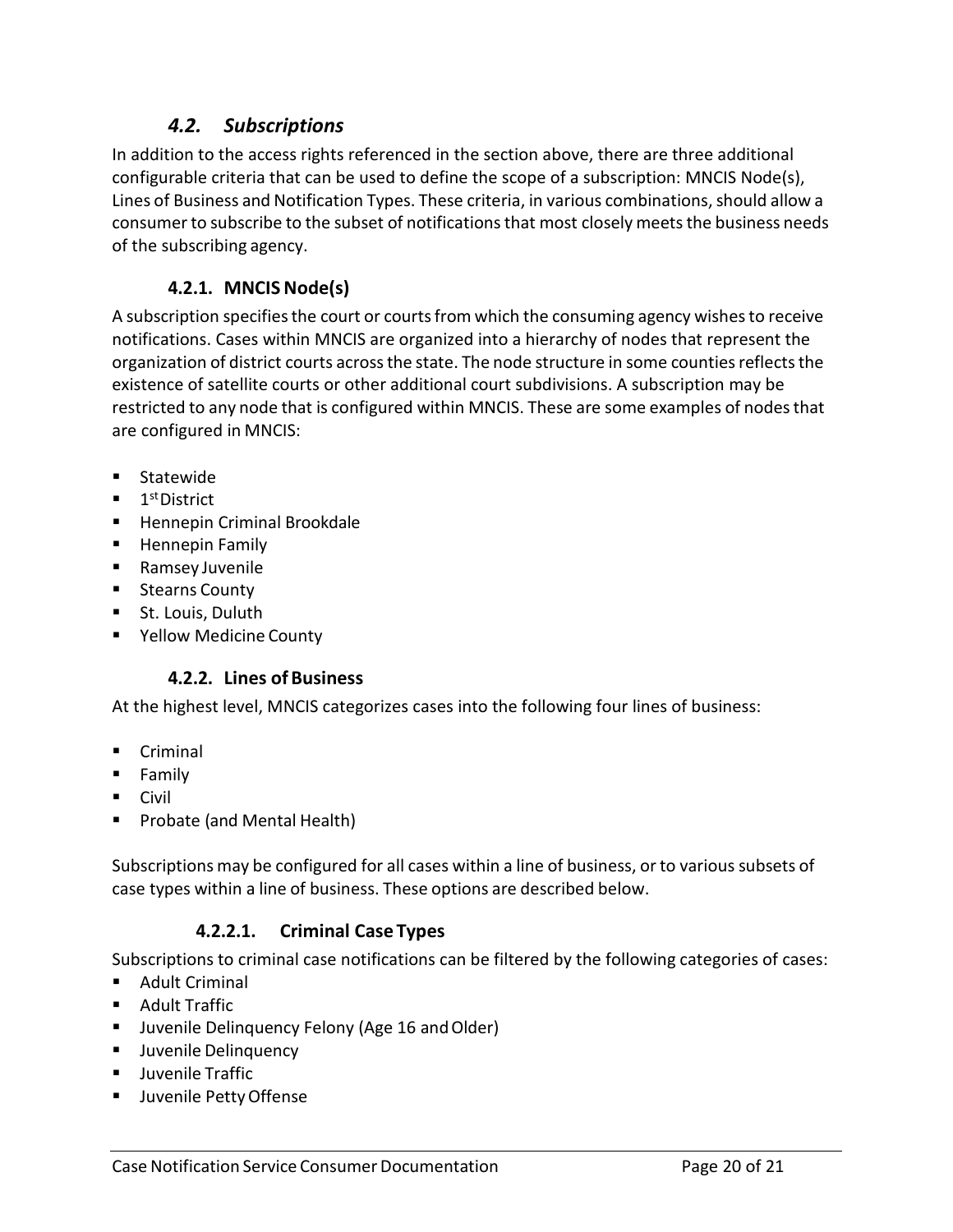### **4.2.2.2. Family Case Types**

<span id="page-20-0"></span>Subscriptions to family case notifications can be filtered by the following categories of cases:

- Civil Domestic Violence
- **Divorce**
- Guardianship (Family) this category includes cases filed for the purpose of having the court award the care, control and maintenance of someone or something to one of the partiesto the case, and cases where the transfer of permanent legal custody is granted and the juvenile court ends itssupervision
- **Parent/Child Relationship this category includes the full range of CHIPS (child in need of**  $\blacksquare$ protective services) case types, as well astermination of parental rights cases
- CHIPS Truancy
- CHIPS Runaway
- Support this category includes actions brought for the collection of child support
- Adoption
- **Paternity**
- Other Family this category includesfamily court mattersthat do not fit into any of the other family case types

#### **4.2.2.3. Civil Case Types**

<span id="page-20-1"></span>At the present time, there are no 'sub-line-of-business' subscription filtering options for civil case notifications. A subscription to civil case notifications will result in notifications being generated for all civil cases within the MNCIS node(s) specified in the subscription.

#### **4.2.2.4. Probate Case Types**

<span id="page-20-2"></span>At the present time, there are no 'sub-line-of-business' subscription filtering options for probate case notifications. A subscription to probate case notifications will result in notifications being generated for all probate cases within the MNCIS node(s) specified in the subscription.

#### **4.2.3. Notification Types**

<span id="page-20-3"></span>Subscriptions can also be configured by Notification Type. Case notification 'types' are aligned with significant events that occur in the life of a court case (e.g. case initiation, a hearing being scheduled, or a court decision being entered). The available notification types are covered earlier in this document.

Note: not all notification types are produced for all case types. See the 'Messages' section above for information on which case types apply to a given notification type.

Currently, Integration personnel at the court will maintain your subscriptions for you. Eventually there may be a messaging and/or Web interface that will allow authorized staff to maintain your own subscriptions.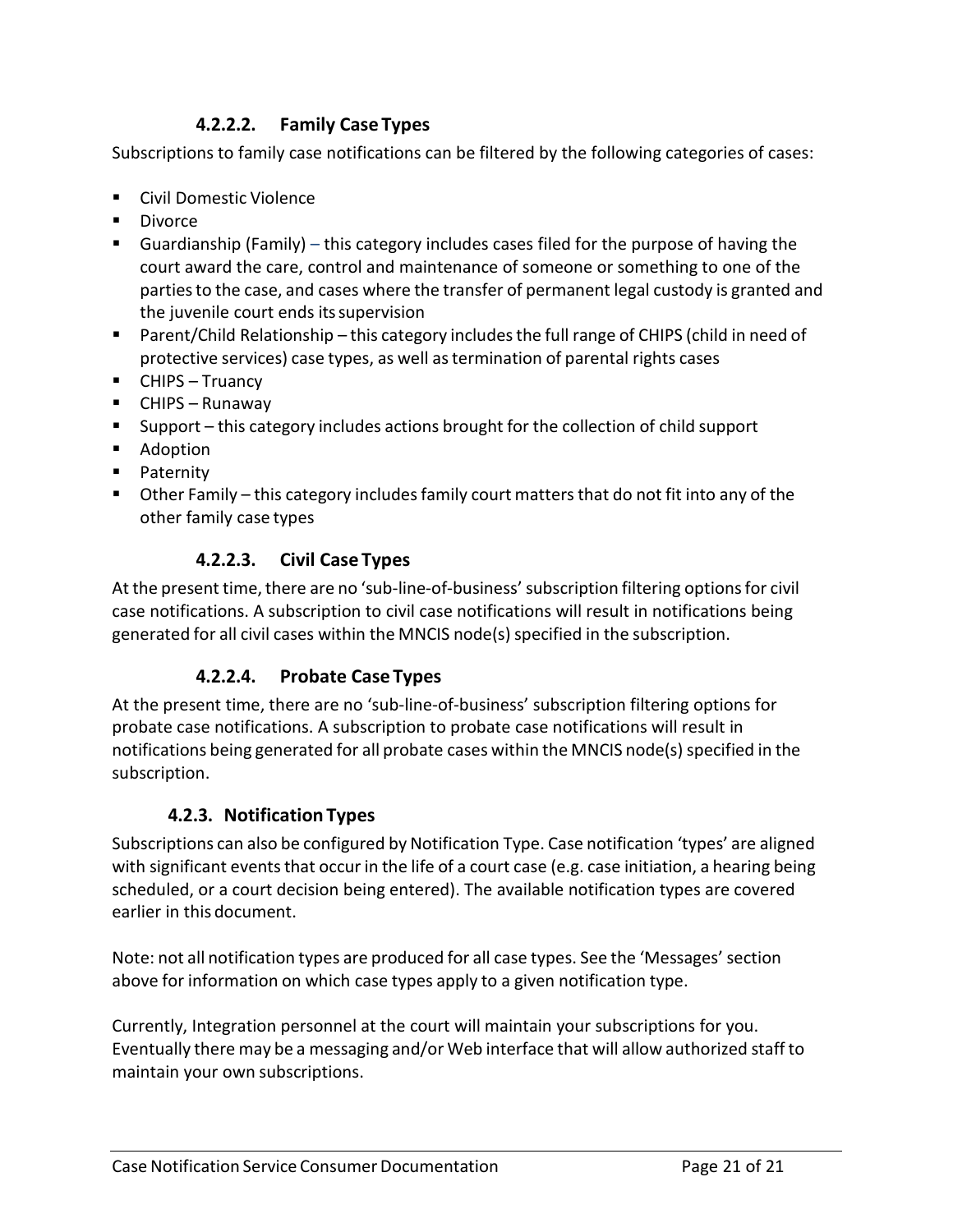# *4.3. Receiving Notification Messages*

Notification messages can be "Pushed" to either IBM MQSeries queues or Web Services. They can also be "Pulled". See the document 'Integration Services Technical Overview' for additional information on how notification messages can be received.

# <span id="page-21-0"></span>**5. Troubleshooting**

# *5.1. Message Retention*

Messages are retained for the Case Notification service for 6 months.

# *5.2. Problem Resolution Steps*

Please review the document 'Integration Services Technical Overview' for general steps that can be taken to resolve issues with the use of this service.